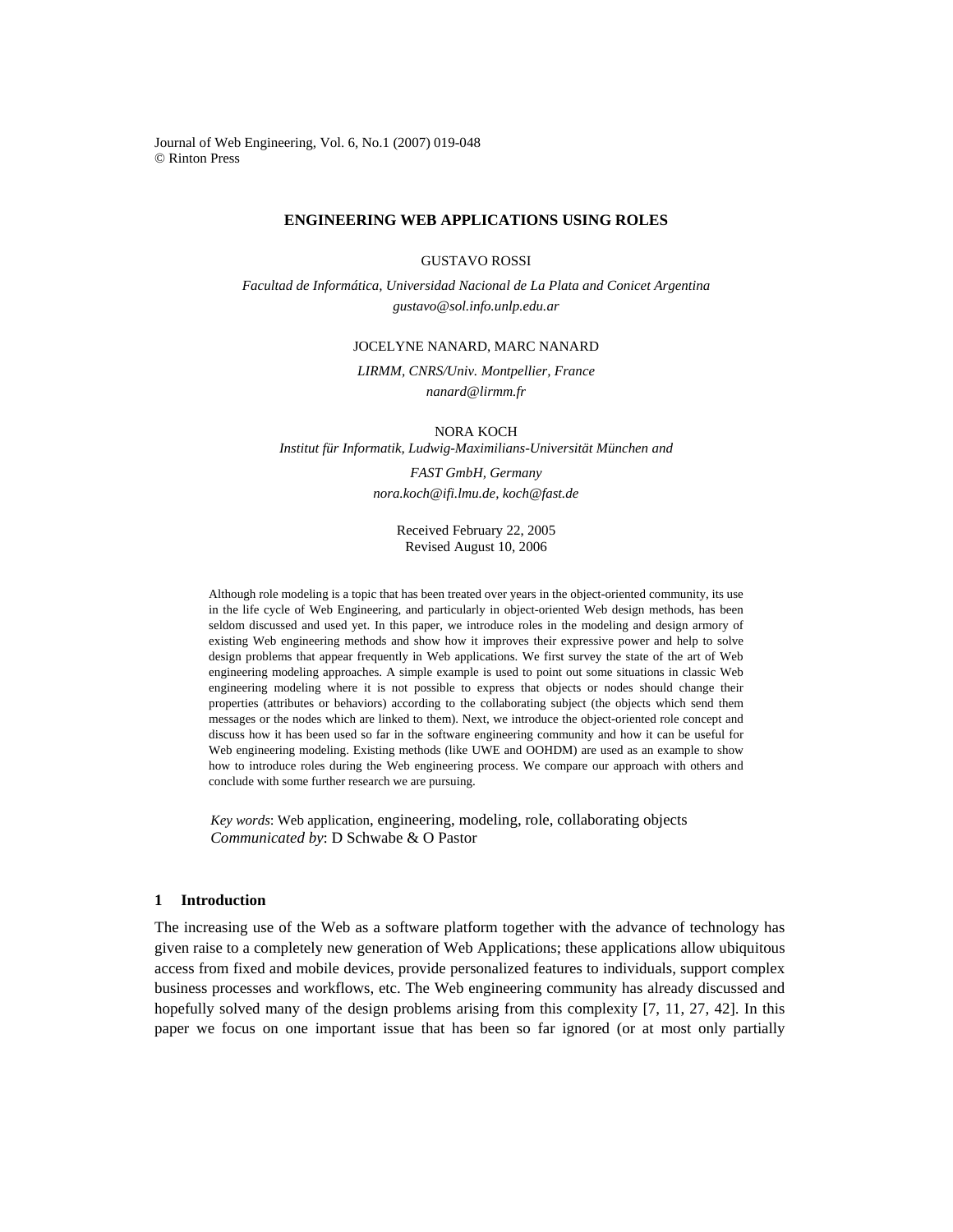addressed): how to specify, using a high level notation, those object or node aspects which vary according to their involvement in different collaboration or link relationships. Particularly, we are interested in how to model object and node classes in which there are properties (attributes, behaviors, outgoing links) which are intrinsic to the class and others which depend on the collaborating object (i.e., the object which sends a message) or the incoming link.

Usually, application objects must be designed to provide different services (data, behavior) according to the context in which they are accessed. For example, suppose an academic application used by the administration staff; when a person gets enrolled in the university, she is treated as a student. This means that the corresponding object has the message protocol of students. Later, the same person may then become a teaching assistant in a course or an employee of the university: the corresponding software object(s) will presumably exhibit slightly different behaviors. The same person might, at the same time, behave as a student AND as a teaching assistant. Accordingly, the corresponding software object must behave both as a teacher and as a student as if it belongs to two different classes.

In a typical e-commerce Web application, the same product object will provide different services according to the application object interacting with it, e.g., in the context of a stock application, when being part of an order, when accessed as a recommended item, when treated as a gift to an employee, etc. In the www.amazon.com Web site, for example, when we access a CD in our recommendation list, the CD exhibits a link that explains why the CD is recommended. However, if we access the same CD following another path (for example from the list of novelties), the link is not available.

Notice that, in these two examples, application objects (persons, products) or nodes (CDs) vary their features when interacting, collaborating, or being accessed by other objects or nodes, as if they were dynamically changing their base class. This variation occurs not only when we send specific messages to those objects, but also when we navigate them, even in simple Web applications. The example above shows only a small sub-set of the different kinds of situations in which some *semantic flexibility* is needed for modeling.

As we show later in the paper, we can not solve the problem by using a naïve combination of object-oriented abstraction primitives (such as building a class hierarchy of Persons, Employees, Students, etc.) because class hierarchies do not support objects (or nodes) belonging to two different classes or changing their class dynamically.

 Some of the situations above could eventually be solved (at the design level) by using combinations of well-known object-oriented primitives or patterns (See for example [41]). However, it is important to deal with these concerns at the correct level of abstraction; in particular, we need a clear way to express this kind of variability at a higher level, while modeling the application. We argue that we can solve some of the modeling problems, in an elegant and clear way, by introducing the role concept.

Informally, a role is the set of properties which are important for an object to behave in a particular context (or when participating in a certain relationship). When the object behaves as expected in that context, we say that the object is playing a role. In everyday life, we usually say that a person is playing a role (e.g., student) when he acts as expected when being a student. We know by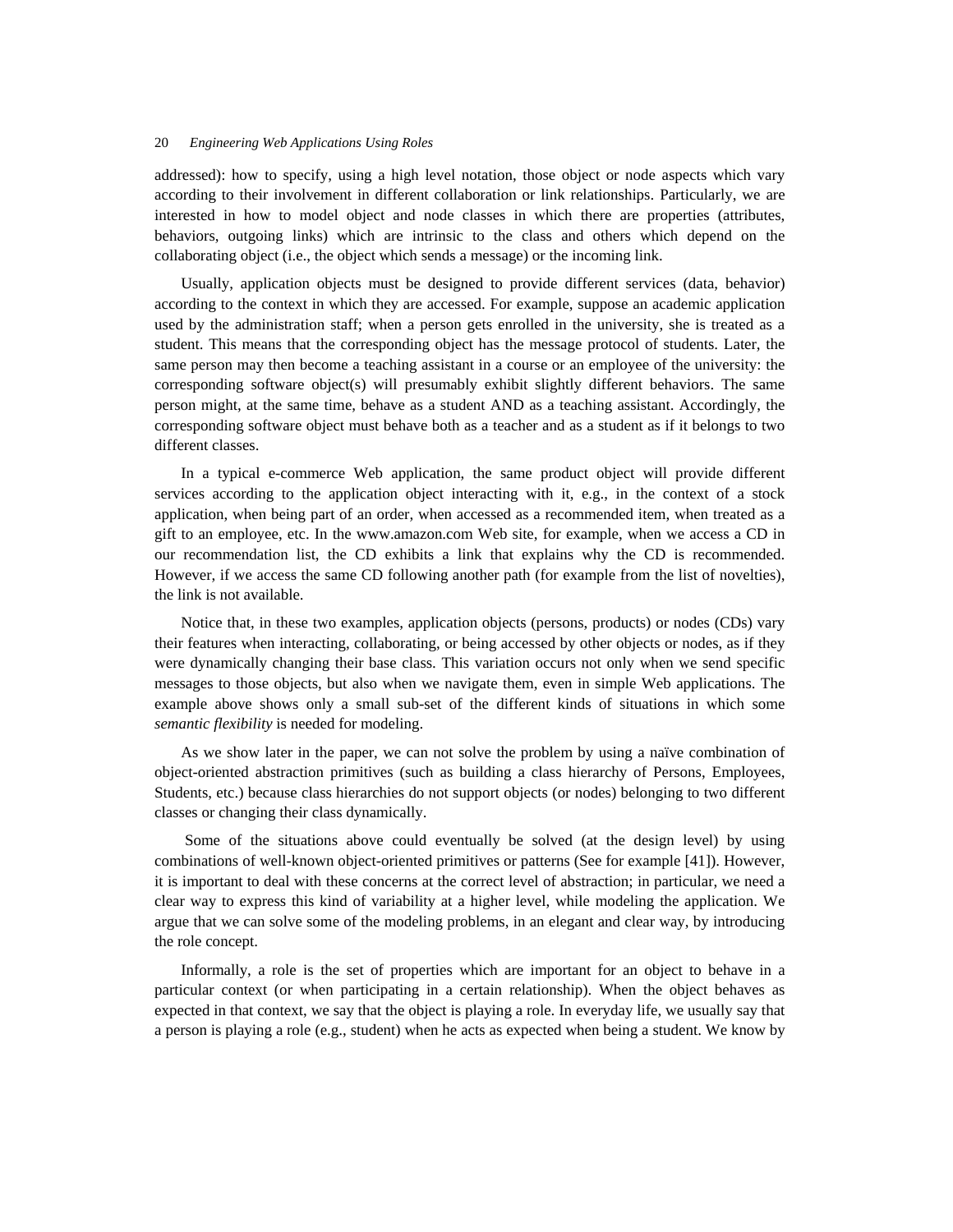our experience that the same person might play different roles according to whom he is interacting (e.g., the student might play the role of son, when interacting with his parents). However, there are certain, say "intrinsic", properties of the person (his name, age, etc.) that are independent of the role, while others only make sense when playing the role (e.g., the student number).

In software meanwhile, a CD in a store's catalogue may play different roles according to who (which other object) is interacting with it. While its intrinsic properties (e.g., name, performer, etc.) will be shared in every role, it might exhibit different properties and behaviors when being accessed by different objects.

Surprisingly, the role concept has been rarely used so far in the hypermedia community and thus has been barely ignored in the Web Engineering community. Remarkable exceptions are the work in [1] and [11], which, though a bit different from our approach, will be addressed in the Related Work section.

We argue that the role concept is critical in the context of Web applications because:

- Web applications embody complex and comprehensive domain models (which are then used by different specific applications), and thus it is usual that the same application object might have to assume different roles during the application life cycle or in the context of different applications.
- Being the Web a realization of the hypermedia paradigm, a model in which relationships are fundamental, roles represent an important tool for expressing node's variations when involved in different relationships.

In this paper, we discuss why roles should be used as first-class citizens in Web design methods, and propose some simple ways of introducing them in some well-known design approaches, like UWE [27] and OOHDM [43]. The contributions of this paper are two fold:

- We show that the introduction of the role concept improves existing methods. In doing so, we aim to make the Web Engineering community aware of some modeling problems and we explain how to deal with different design concerns using roles.
- While comparing our approach with others using roles, we clearly show when roles should be used and when other design structures or patterns are preferred.

The rest of the paper is organized as follows. We first discuss the state of the art of Web Engineering modeling approaches and show some drawbacks of pure "class-based" approaches. Next, we introduce the concept of roles and briefly compare our notion with others in the literature. Then, using a common example, we show how to introduce roles in existing Web applications design methods. Finally we compare our work with other similar approaches and present some further research we are pursuing.

# **2 Modeling Web Applications. State of the Art, Approaches, and Problems**

In this section, we explain how existing methods model and design a Web application; our intent is not to discuss minor syntactic differences between design methods, but to show which are the common primitives and abstraction mechanisms and identify a set of design problems that remain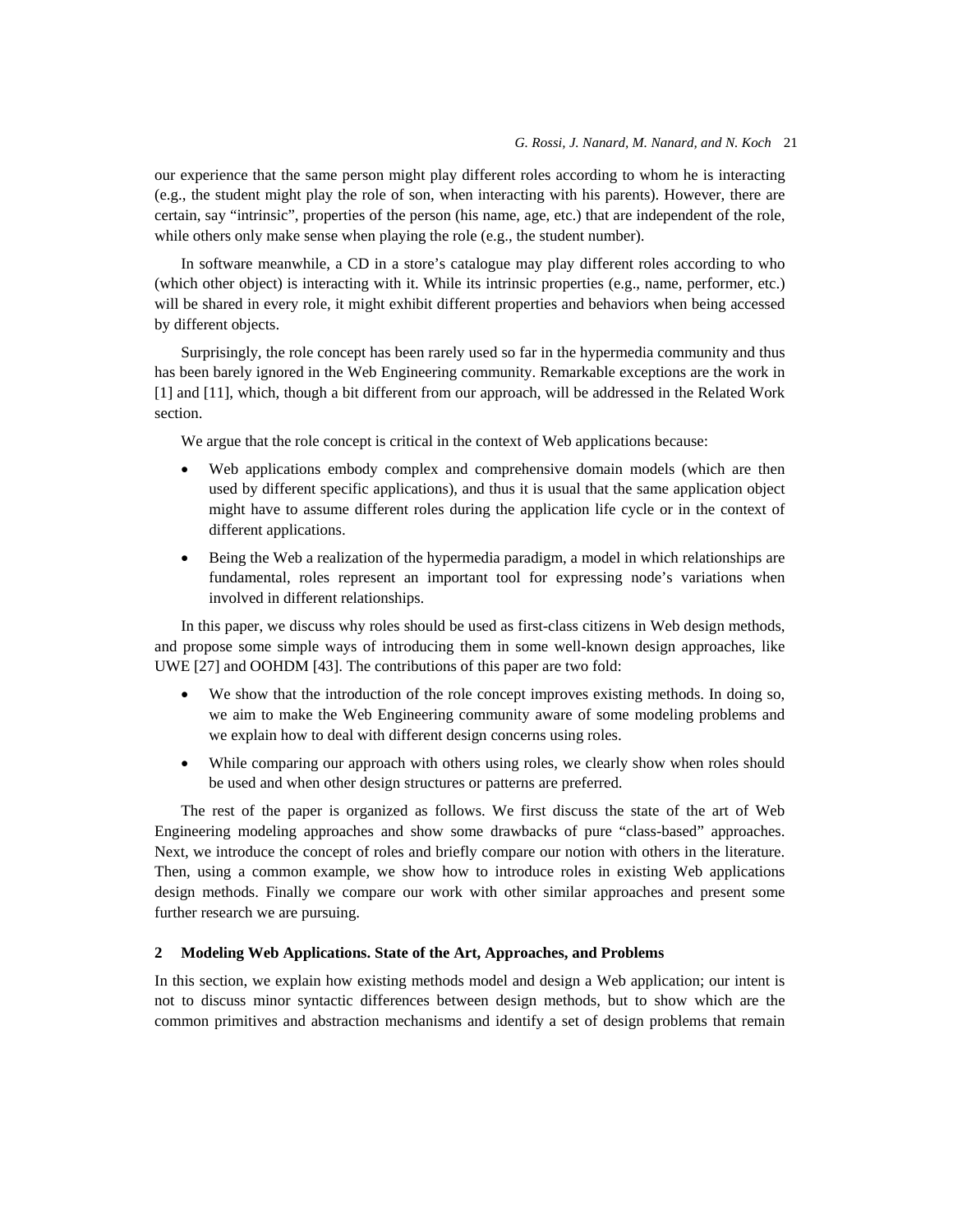unsolved. Throughout this paper, we use a simple example to show why the concept of roles is needed (in different development stages) and how we use it in Web engineering methods. Suppose a Museum of modern art which organizes exhibitions of artworks and at the same times acts as an Auction house for those artworks whose owners are interested in selling their artworks. From the application point of view, we must support the organization of exhibitions, i.e., indicating the room in which each artwork will be placed, and the organization of auctions. Auctions can take place in different places and a calendar of auctions for a particular artwork should be maintained. Artworks may be in restoration; in this case, besides the basic artwork information, we aim to know the restorer's identity and the date in which the restoration will finish.

We aim to build different Web applications according to the intended task. In an application for exploring the museum virtually, users can navigate all artworks (even those who were sold), information about artists, restorers, etc. They can even add comments on artworks that might be useful for administrator to assess which artworks are more "popular". Another Web application must support the work of administrators, allowing to "tag" artworks to be sold in auctions, included in exhibitions, or put into restoration. Expert evaluations are also dealt with in this application. Finally, we might be interested in an application to proceed with the auction on-line (as in www. sothebys.com). For the sake of clarity, we will next present the most important modeling and design activities in existing Web Engineering methods and then argue why more design primitives are needed by analyzing some problems which we illustrate on the Web museum example. A summary of the design problems is presented in a separate sub-section.

# *2.1 Design Activities in Web Design Methods and Analysis of the Problem*

Web application development methods like UWE [27], OOHDM [43], OO-H [16], OOWS [35], WebML [7], and WSDM [11] partition the development space in (at least) five different activities: requirement gathering and specification, conceptual, navigational, and presentational design, and implementation. They usually provide modeling primitives for at least the first three design activities. Some of these methods (UWE, OOHDM, OO-H and OOWS) are based on the objectoriented paradigm, i.e., they integrate structure and behavior in the same component (a class). Others, like WebML and WSDM, are based on well-known data modeling approaches, like the E/R [8], or the ORM [22]. The conclusions of this paper can be easily applied to any object-oriented approach, and therefore, to focus our discussion we assume that the basic modeling primitives are those in the object-oriented paradigm. A discussion on the application of these ideas to other, nonobject-oriented, approaches, though interesting, is outside the scope of this paper. For the sake of conciseness, we focus on conceptual and navigational design and ignore subtle notation differences between existing approaches.

#### *2.1.1 Conceptual Design*

There is a consensus in Web Engineering that, during conceptual design, a model of the underlying application domain is built; application objects, behaviors, relationships, and eventually business processes are specified using well-known notations such as UML [34] or the E/R model. Some approaches consider the conceptual model as "just" a content or data model [7]. Others [27, 35, 43] treat the conceptual model as a full-fledged domain model which must include in a cohesive way all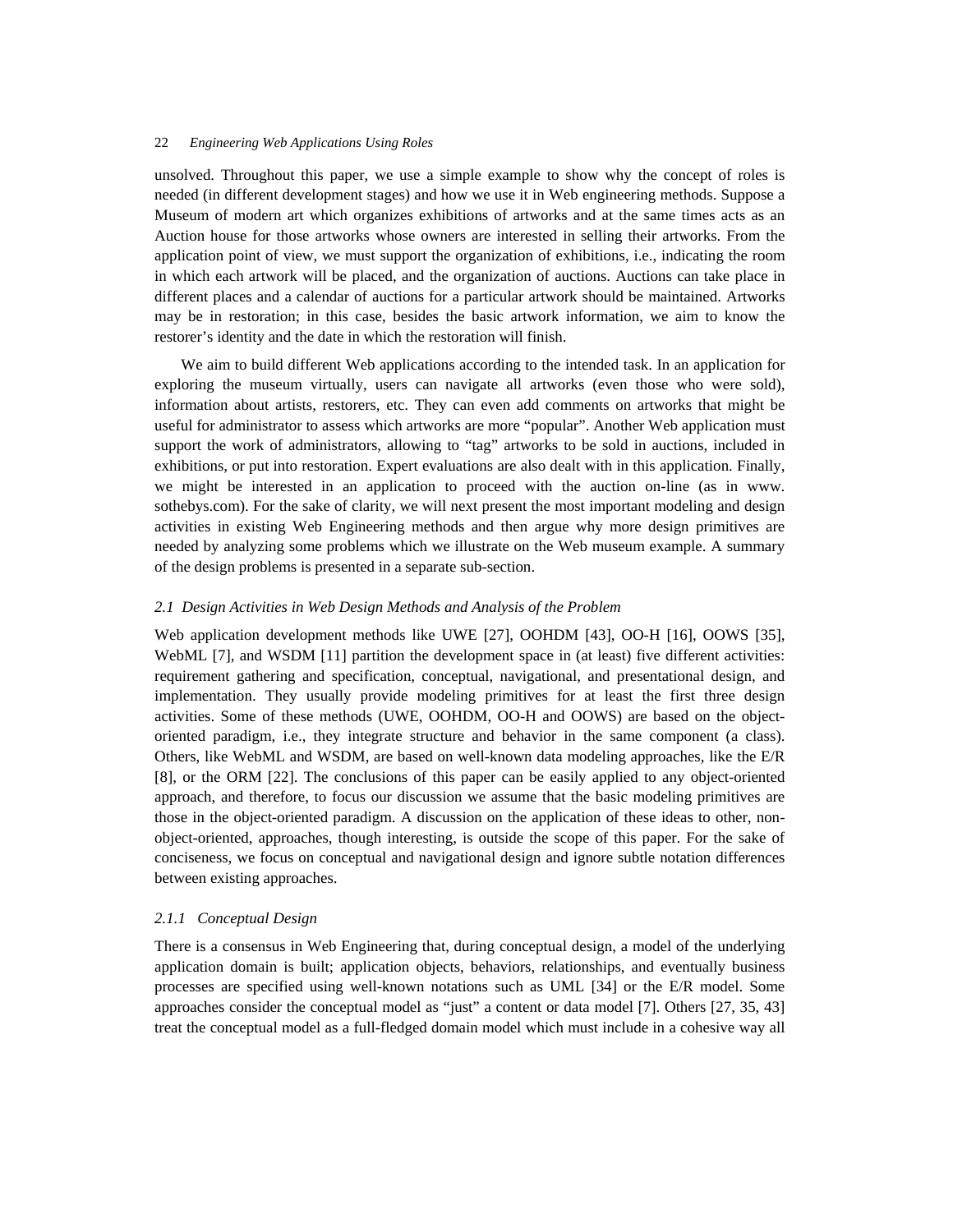intended object behaviors, their relationships with application objects, together with their dynamics and state changes. In this paper, we will assume the latter interpretation. In general, the conceptual model is built as being navigation-neutral, i.e., navigation design issues are not included in the conceptual model. For data modeling approaches, this decision is natural as the conceptual model only specifies contents. Object-oriented approaches tend to specify the conceptual model as a general domain model which can be used regardless the navigation topology specified in later stages, which usually implies analyzing the core domain behaviors and properties.

A simplified class model for our example application is shown in Figure 1. For conciseness, we omit the presentation of sequence diagrams, state models, and other artifacts needed to completely specify the domain.



Figure 1 Conceptual model of the museum application.

The conceptual model in Figure 1, as it may result from a "conventional" object-oriented method, shows that the Museum offers *Exhibitions* which are composed of *Artworks* which themselves are placed in *Rooms*. Artworks produced by an *Artist* in a certain *Historical Period* can have anonymous *Comments* (added by visitors of a Web site) and *Evaluations* done by *Experts*. All *Artworks* have an *Owner* and, for simplicity, we assume the owner to be a *Person*. An *Artwork* in restoration also knows the *Restorer*'s identity. The *Auction Manager* can put an *Artwork* in *Auction* and knows the *Owner* in order to eventually negotiate the conditions of the *Auction*. Though not included in the diagram, Auctions for an Artwork are organized in a particular date and place. An *Artwork* can be in *Exhibition* and at the same time being scheduled for an *Auction*.

The model above has basically two problems: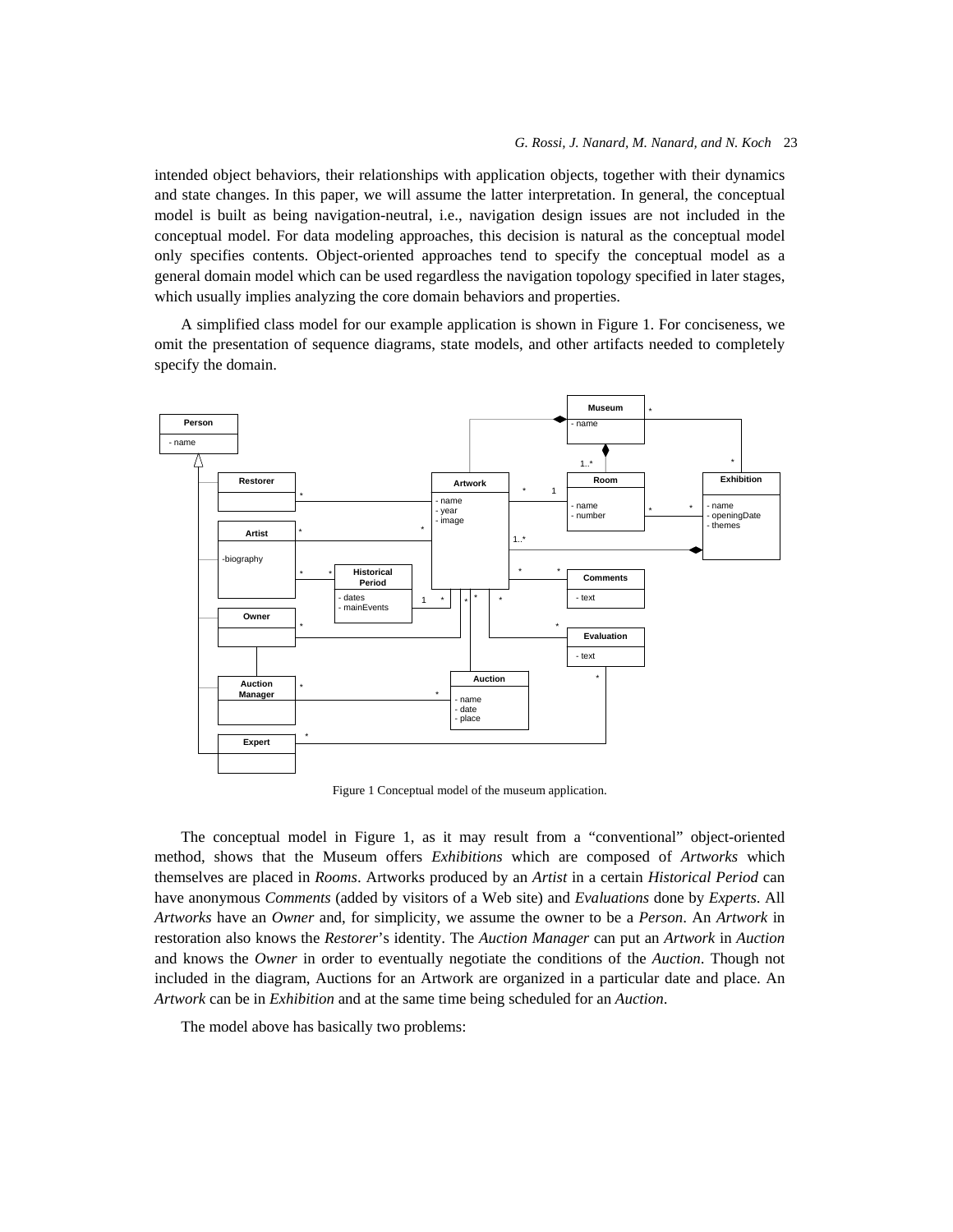- The responsibilities (informational and behavioral) in class *Artwork* are many, as artworks are objects that collaborate with many others in the system. Some of those collaborations are only specific to a certain collaboration context. For example, when being scheduled for an auction, an artwork has to "acquire" knowledge about the schedule (knowledge that by the way is irrelevant when it is only an artwork in exhibition). In the same way, the concept of current price of an artwork (e.g., as the answer of a method with that name) makes nonsense for most artworks in exhibition which don't have a price. The same problem appears with artworks in restoration. The notion of date only makes sense in the specific case that an artwork is in restoration. Notice that while some properties of an artwork are intrinsic to the artwork (e.g., its name, the date in which it was created, etc), other properties arise when the artwork participates in some relationship, such as the relationship with an auction or a restorer.
- Though less important, the modeling of *Owner*, *Artist*, and *Expert* as sub-classes of *Person* also show another face of the previous problem. If the same person is the artist which painted an artwork and the owner of the same (or another) artwork, the model shown above doesn't work fine. Once again, the intrinsic properties of a person (e.g., her name) are mixed with those which pertain to a relationship in which the person is involved, such as being the creator of an artwork.

A naïve solution to the first problem above could be to define a class hierarchy of *Artwork* classes, to model the variations (e.g., *ArtworkInAuction*, *ArtworkInRestoration*). This approach does not work as the same artwork might have to belong to different classes (e.g., when it is being auctioned and in restoration) or even worse it might have to "change" its base class frequently. A more subtle solution could be to consider "in restoration" and "in auction" as possible states of an object and try to model the differences according to the state. In this case, even if we use a modular solution such as the State pattern [15], we have the problem of an artwork being in multiple states at the same time (situation not considered in the State pattern).

The essence of the above problems lies in their nature. In fact, the problem is that the same object needs to exhibit different properties (behaviors or information) according to the relationship in which it is involved (or different behaviors according to the subject which sends it a message), and this is only possible if we can separate the intrinsic properties from those properties which depends on a relationship. In the object-oriented paradigm, there are no "native" constructs that allow separating the intrinsic properties of an object from those which depend on the context in which the object is being used. As shown in the next sub-section, this is a base problem of the paradigm which manifests itself in slightly different ways during conceptual and navigational design.

As a simple example, when an artwork is being accessed from an auction, it must behave as expected by the auction. Meanwhile, when it is accessed from an exhibition, it behaves "just" as a plain artwork. Even though this problem exceeds the domain of Web applications (it is a general software design problem), the fact that many different Web applications are usually built from the same conceptual model, e.g., for accommodating to different audiences (as in [11]), makes the problem outstanding in this domain, as we need to emphasize modularity and simplify evolution. In other words, if our conceptual model is built to be an integrated domain model and therefore its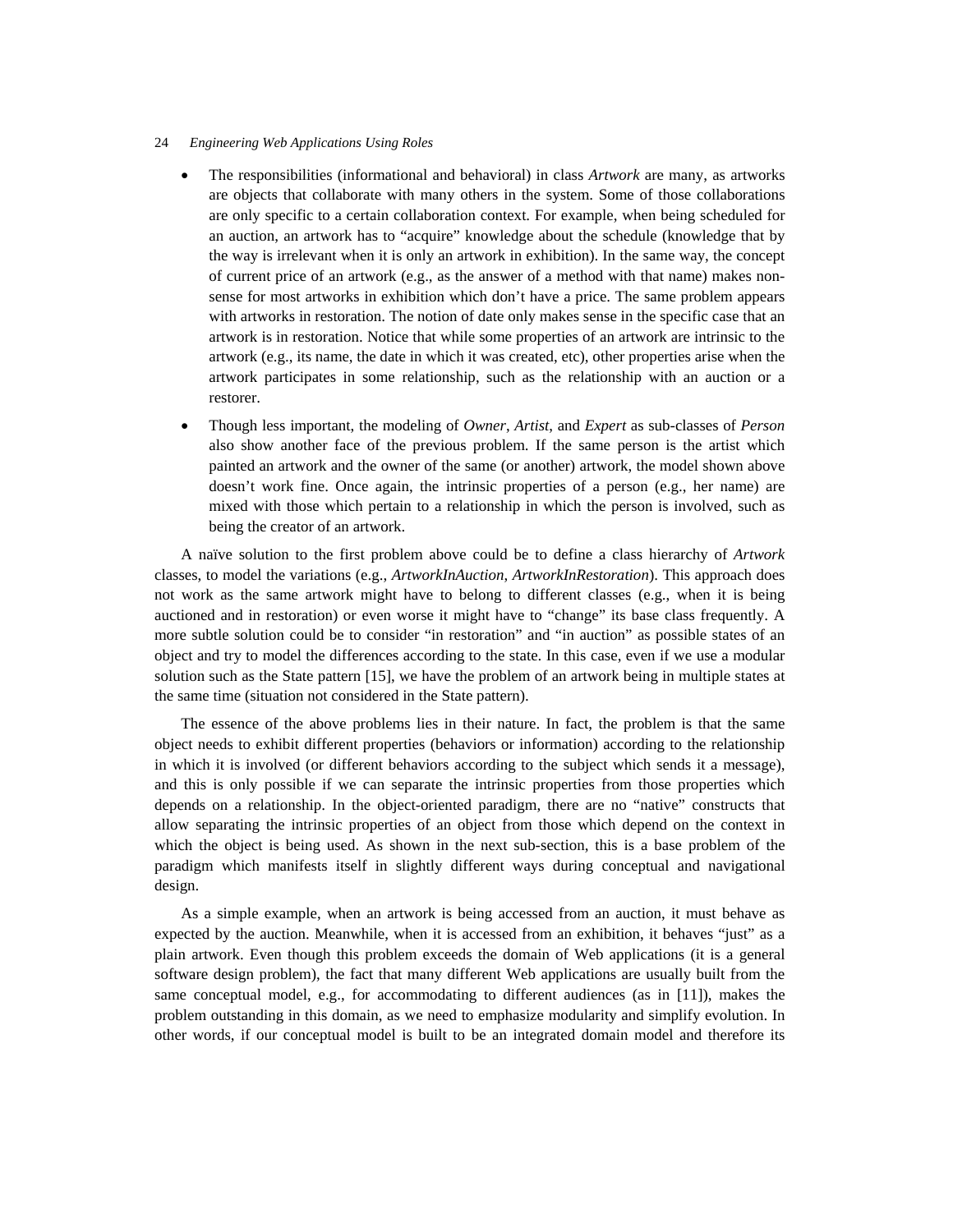classes need to provide the above flexibility, we need to solve these, say, micro-architectural problems.

Notice that if a new application arises in the model (e.g. a new type of audience not previously foreseen), and the navigation model requires some "new" operations to be performed in the domain model, then the (shared) domain model must evolve to accommodate to this new situation; this evolution is only possible if we are able to ensure modularity, when application classes must support new sets of behaviors.

A design solution to this family of problems is to use the Decorator pattern [15] to manage object behavioral and structural extensions. By keeping the intrinsic properties in the base class, we separate the additional (relation-oriented) properties and specify them in the corresponding decorator which is composed with the base object.

However, while the Decorator provides a hint to the solution, it has two problems: first, it provides a solution of a somewhat low-level nature (more targeted to implementation) and consequently might obscure the conceptual model; second, its intent is too broad (which is reasonable given that it belongs to the concern of design and not just modeling) and needs to be refined to the target problems described before.

What we need is a higher-level concept and a corresponding notation to express the same idea. As we will show from Section 3 on, the role concept (and its realization using object composition) gives an elegant conceptual tool to solve these kinds of problems.

#### *2.1.2 Navigational Design*

<u>.</u>

Being Web applications a particular kind of hypermedia software<sup>a</sup>, navigational design aims at defining which hypermedia objects the user will perceive and how he will navigate them; hypermedia primitives such as nodes, links and indexes are used in this modeling activity. Nodes and links are generally defined in terms of application objects and relationships, using a mapping mechanism for all classes that are relevant for navigation. As different types of users will have different tasks to perform using the system, a separate navigation model might be specified for each type of user, e.g., administrator, art lover, bidder etc. Following our example on the museum, a simplified navigation model showing the most important classes of nodes and links is presented in Figure 2. We assume an art lover as the user of the application which results from this navigation model.

The navigation model (Figure 2) shows the result of a first step in the navigation modeling process. It consists of the visualization of navigation nodes and navigation links, showing the navigation paths that the user can follow while browsing through the museum application. The navigation model also comprises the so called access structures. Access structures are, e.g., menus or collections, indexes, and guided tours. The names of the modeling elements used for these access

<sup>&</sup>lt;sup>a</sup> Some Web applications might not follow exactly the hypermedia paradigm. Even though many of the theoretical ideas exposed in the paper can be applied to a broader range of applications (See [47]) we will limit our explanation to Web applications in which there is some navigational behavior, i.e. in which nodes are connected with links.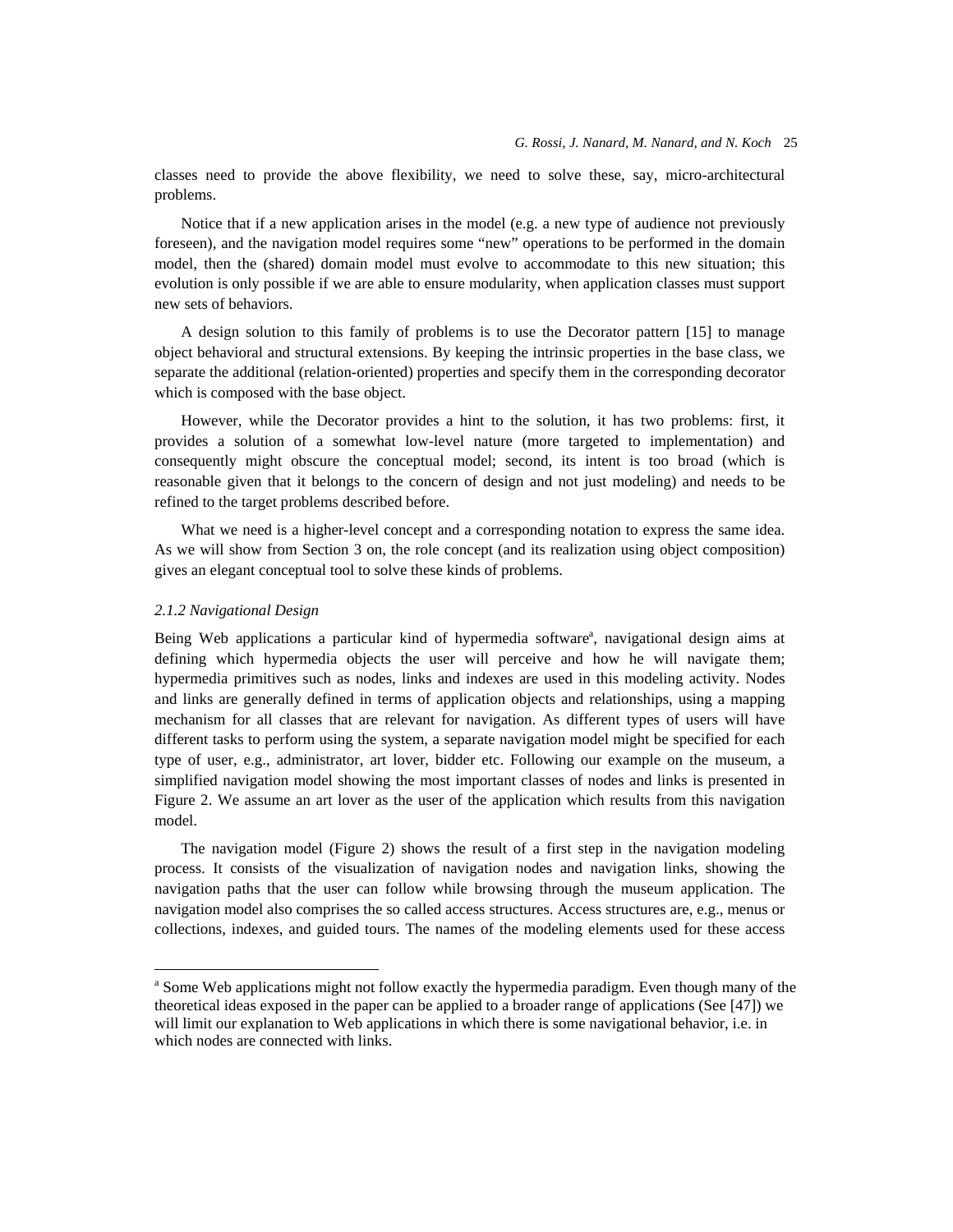structures as well as their graphical representation vary from method to method. For example, UWE divides the navigation design stage in two sub-stages, one is completely devoted to access structures. Thus, for the sake of simplicity, we will not present here a complete navigation model.



Figure 2 Sketch of the navigation model for the museum.

As we show in Figure 2, we can access an artwork node by following different paths: we can see artworks in an exhibition, or navigate to an artwork from the artist node. Similarly, we can see an artwork after examining the historical period in which it was created. We can access an artist from an artwork and also from the museum.

This simple and naïve diagram, however, poses a problem. A well-designed Web application should provide information taking into account the actual navigation path. In other words, when reaching an artwork from the exhibition in which it is included, it would be nice to read a short biography of the artist; meanwhile, while navigating to the same artwork from the artist node, the biography does not make sense. Similarly, when accessing the artwork from the historical period node, we would like to read some additional explanation on the context in which it was created and, perhaps, have access to other links (not meaningful in other navigation paths). In the left of Figure 3, we see the artwork when accessed from the artist node; it does not show any information on him. In the right, the same artwork is accessed from the exhibition node and presents a brief summary on Leonardo's life and a link to Leonardo's node.



The Virgin of the Rocks Full title: 'The Virgin of the Rocks (The Virgin with the Infant Saint John adoring the Infant Christ accompanied by an Angel)' about 1491-1508

**LEONARDO da Vinci** 1452 - 1519



Full title : "The Virgin of the Rocks (The Virgin with the Infant Saint John adoring the Infant Christ accompanied by an Angel), about 1491-1508 LEONARDO da Vinci 1452 - 1519 itanan<br>Leonardo da Vinci Leonardo da Vinci transformed art from the  $\alpha$  'dry and hard<br>manner' (V assri) of the <u>Eurly Renaissance</u>, to the more<br>monumental and complex style of the  $\frac{111p}{18}$  Renaissance.<br>Leonardo was born near Vinci in Tuscan the Sforza family and was there until the city was invoded<br>by the French in 1499. He may have visited Venice<br>before returning to Florence in 1506.<br>A second period in Milan lased until 1513; this was<br>followed by three years

The Virgin of the Rocks

Figure 3 Navigating to an artwork from different paths.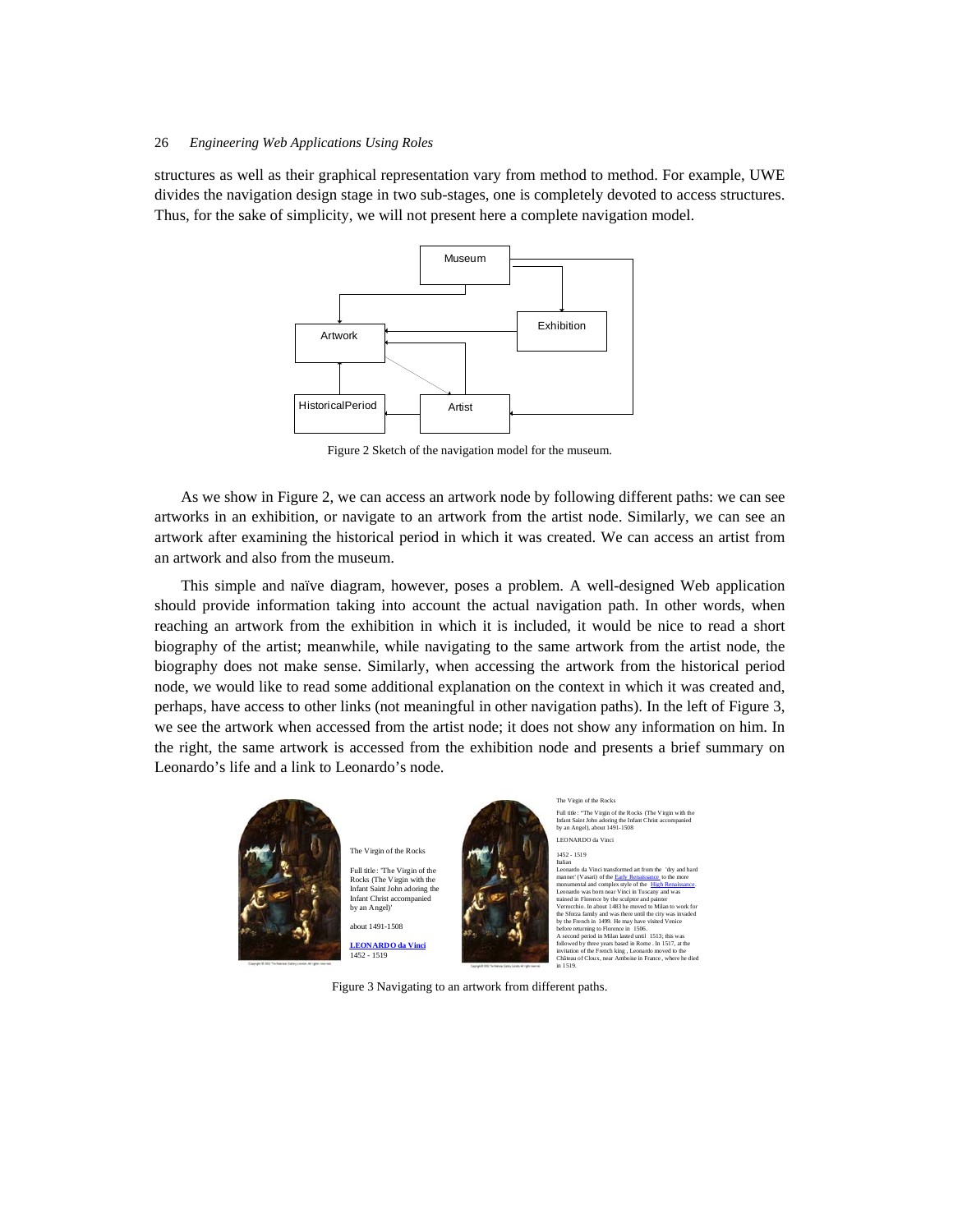Notice that the problem above is somewhat equivalent to the one arising in the conceptual design activity: we want that some nodes "behave" differently according to the navigation path, in this case by showing different information; more generally, we want the behavior of the node to change according to the incoming link.

One possible solution could be to add a decision choice when the node is opened (thus solving the problem "procedurally"), which will tangle the decision into the code for opening the node. Another solution is to define different Artwork nodes in Figure 2 (each one being a view on the *Artwork* class in Figure 1). This solution forces us to repeat information on each view with eventual maintenance problems. Eventually, we could also build a class hierarchy of *Artworks*, but this solution introduces a spurious specialization criteria, which may conflict with other future extensions.

Similarly to the problems solved in the conceptual model, the solution can be found by using a compositional role-based approach. As we show in the following sections, this approach is easily modeled using object-oriented roles.

# *2.2 Summary of Design Problems*

To summarize the discussion above, object-oriented Web Engineering approaches fail to address the following problems:

During conceptual design of the Web application domain:

- It is not easy to separate different behavioral concerns. For example when the same object (e.g., an artwork) should behave differently according to the client object (i.e., the object which sends the corresponding message). An artwork which is in an auction should have an interface which includes messages to add a new bid or to get the best bid; an artwork in restoration does not need these behaviors but others.
- As a consequence of the above problem, how to indicate that certain information (e.g., an attribute or relationship) of the object is only meaningful in the context of a specific context of collaboration. For example, the date of an auction corresponding to an artwork makes only sense if the artwork has been tagged to be auctioned. In this context, the artwork might also exhibit relationships to the auction house, etc. Specifying different *Artwork* sub-classes (e.g., *In Auction*, *In Restoration*) is not a solution, as it is far too rigid. If the same artwork can be in two different situations (e.g., In Restoration and later in Auction), a class hierarchy prevents us to assign different classes to the same object.

During navigation design:

- How to cleanly and compactly indicate that a node (such an artwork) might exhibit different information when accessed using different paths. For example how to specify that when navigating from the Historical Period, the artwork node shows some attributes which are not meaningful for other paths.
- How to indicate that a node provides links which depend on the path in which we have accessed a node. For example, when accessing the artwork node from the HistoricalPeriod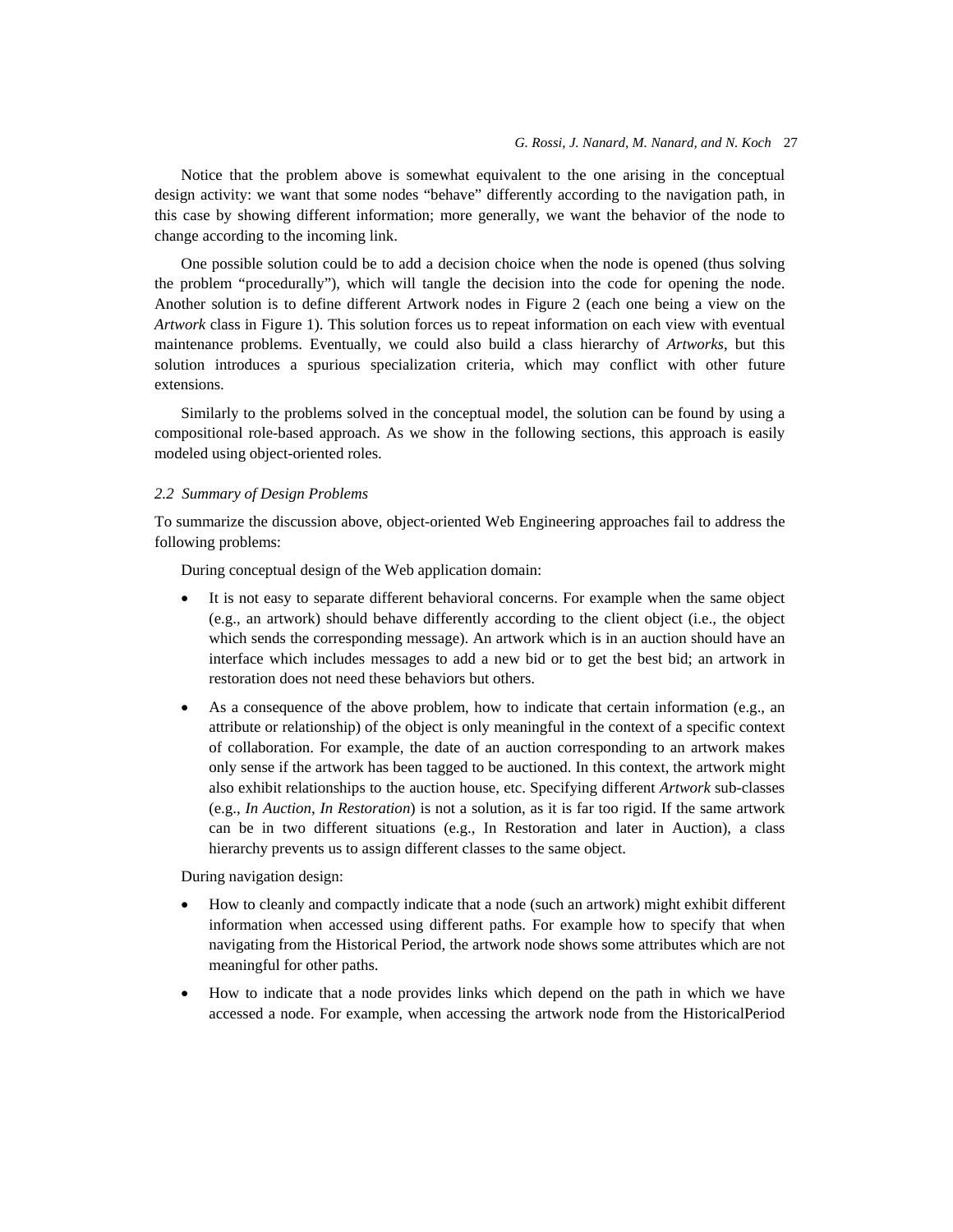node, we might wish to define other outgoing links that allows further exploration of historical issues related with the artwork.

The core of these problems lies in the nature of relationships between objects in the objectoriented paradigm. Objects are usually agnostic with respect to the subjects which send them messages (usually known as clients): i.e., objects always react in the same way regardless which object sent the message. At the navigational level, the problem seems different (as it seems that no message exchange is involved), but it is essentially the same.

From the modeling point of view, we need a way to indicate the previously intended variations. In the following section, we introduce the concept of object roles and, in further sections, we show how we use it to solve the previously illustrated problems.

## **3 The Role Concept and its Use in Web Engineering**

There exist a couple of different definitions and semantics of the "role" concept in computer science [47]. The "role" concept has been used in different levels of abstractions: as a primitive in conceptual modeling [47, 48 or 49], as a tool for improving design expressions [38, 39 or 40] and even for extending programming languages and environments like Smalltalk [30]. The term "role" is used by analogy to the theater where an actor "plays a role", thereby takes actions which characterize the role. For an object, all definitions share the same intent: to let the object have different properties and behavior in different situations at different times. In this section, we clarify which is the definition of the role concept our approach is based on. Insofar as we extend object-oriented Web engineering methods, we adopt the same view on roles as in the object-oriented programming world [30]. We first introduce informally the role concept as considered in this view. Thereafter, we precise the corresponding definitions related to roles. Finally, we argue on the visual notation to use by a brief comparison with other definitions of roles.

## *3.1 Background and Definition*

An object may have various behaviors and properties at different times according to the set of objects it is involved with in some well identified situation. We say that the object plays a specific role in this situation. For example, an artwork, as an object, can play two roles: being "in exhibition" in a museum and being "scheduled for an auction". However, objects of different types may play the same role. For example, an artwork object and a manuscript may be "in exhibition" (in the same exhibition or in different exhibitions).

Fundamental for understanding the relationships between roles and objects is the distinction between *natural types* and *roles*, originally introduced by Sowa [46].

"A natural type is a semantically rigid and non-founded type insofar as an entity that has the type cannot stop being of the type without loosing its identity and does not depend on any collaboration". As an example, consider the Type *Artwork*: an object of type artwork exists independently of a role it can play in relationships with objects of other types such as an exhibition or an auction. It is not possible that an object end being an artwork without loosing its object identity. On the contrary, it can stop playing the role of being scheduled for an auction at some time without ending to be an artwork.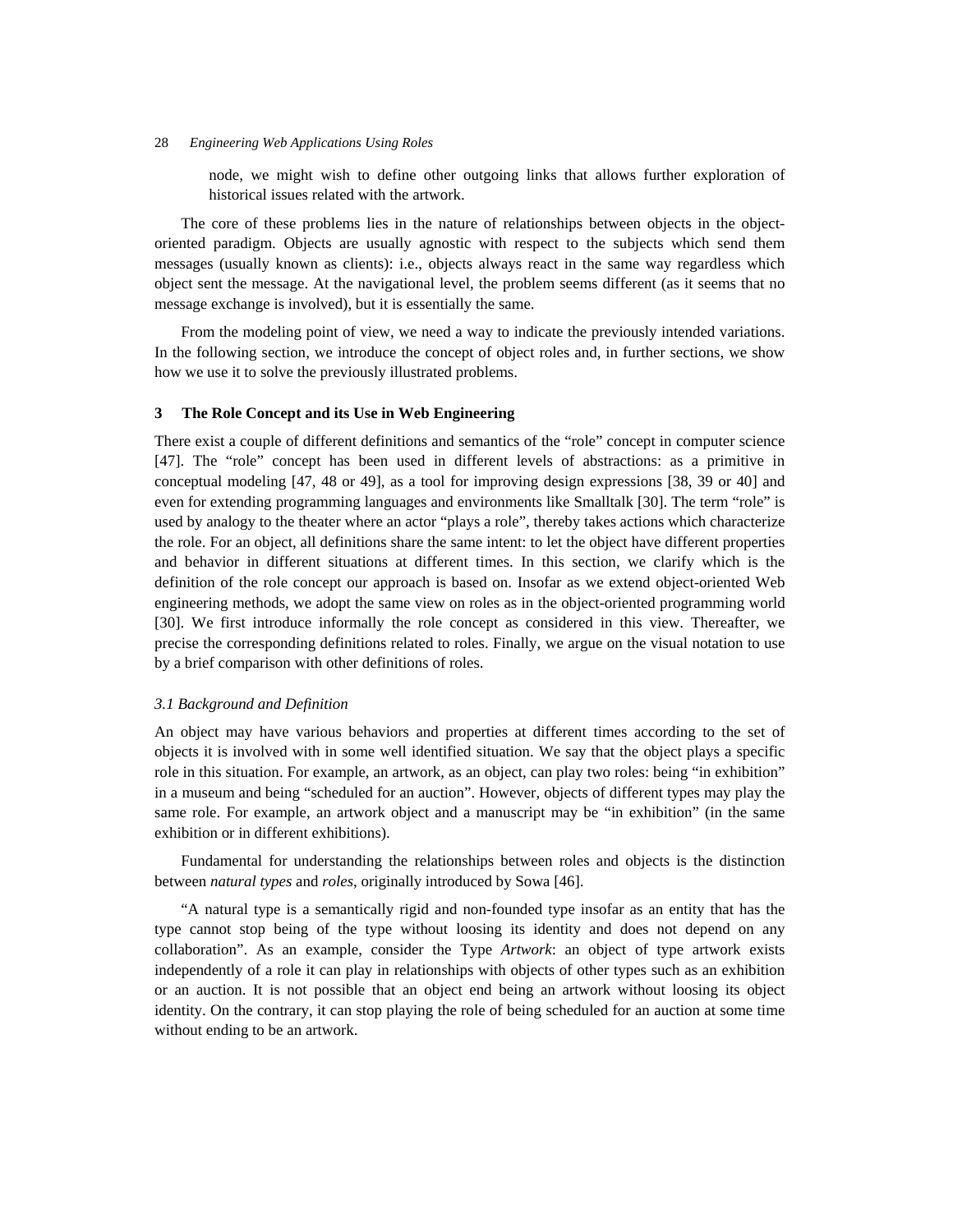### *G. Rossi, J. Nanard, M. Nanard, and N. Koch* 29

On the contrary, "a role type is a founded and semantically non-rigid type insofar as it characterizes an entity by some role it plays in relationship to another entity or other entities, and if left, does not give up identity of entities". An example of role type is "scheduled for an auction". It characterizes specific properties and behavior that an artwork object or a manuscript acquires as soon as the auction manager puts it in auction. These characteristics are lost when that auction on the object is finished. Thereby, a role type characterizes the dynamic state of an entity when it is involved in some collaboration with others.

Let us remind in a more abstract way the definitions in [30] that we adopt. The role type *x* of an object *y* refers to those additional properties of *y* (attributes and behaviors) that are critical for the object in a particular kind of collaboration, i.e., when interacting with other objects in a certain context. We say that *y* is playing the role *x*. Those properties of *y* that exist independently of any role are called *intrinsic properties*; they are defined by the *natural type*; meanwhile the properties that the object "acquires" when playing a role are called *extrinsic*. More formally, in an object-oriented world, both *x* and *y* may be defined by classes; a role type x defined by a class *X* thus specifies the abstract structure of instantiations of role *x* that belong to *X*, i.e., the extrinsic properties of y. Meanwhile, the intrinsic properties of y are modeled by its natural type defined as a class Y. A role instance is dynamically bound to an (intrinsic) object when it begins playing the role. Such role instance has a specific state and a specific behavior.

## *3.2 Our Notation for Roles*

It is not our aim to describe all different notions of role (the reader can refer to [47]) and their corresponding notations in the literature; however, in order to explain the notation we choose, we can distinguish between two broad groups of works.

The first group is represented by the data models that derive from the popular entity-relationship (ER) model, the most representative being the object-role modeling technique (ORM). ORM pictures the world in terms of objects (entities or values) that play roles in relationships [22]. Objects do not have attributes; instead they are "built" according to the relationships in which an object is involved and potentially each object's attribute is defined in terms of a role. In ORM, roles improve typical ER relationships by indicating with a name, the role of each participating object. ORM provides a rich notation, a set of primitives for indicating constraints of relationships, roles and objects and a set of heuristics for deriving relational tables from a conceptual model. ORM does not provide means to distinguish between intrinsic and extrinsic attributes; besides, ORM is a data model, which means that its aim is describing objects' data more than objects' behavior.

The second group encompasses object-oriented approaches which basically consider role as "enrichment" of objects while they interact with others in a similar way as we do (see for example [31). Extreme applications of this same idea are [40] and [37] where role models are used as higherlevel abstractions than class models. In both cases, a role is defined as a set of behaviors and a role model describes a set of interacting roles. While in [38] and [39] this approach is used to specify design patterns that will be later instantiated by making application classes play the corresponding roles, in [37] a role model is defined in the early steps of a development methodology (see Figure 4.b).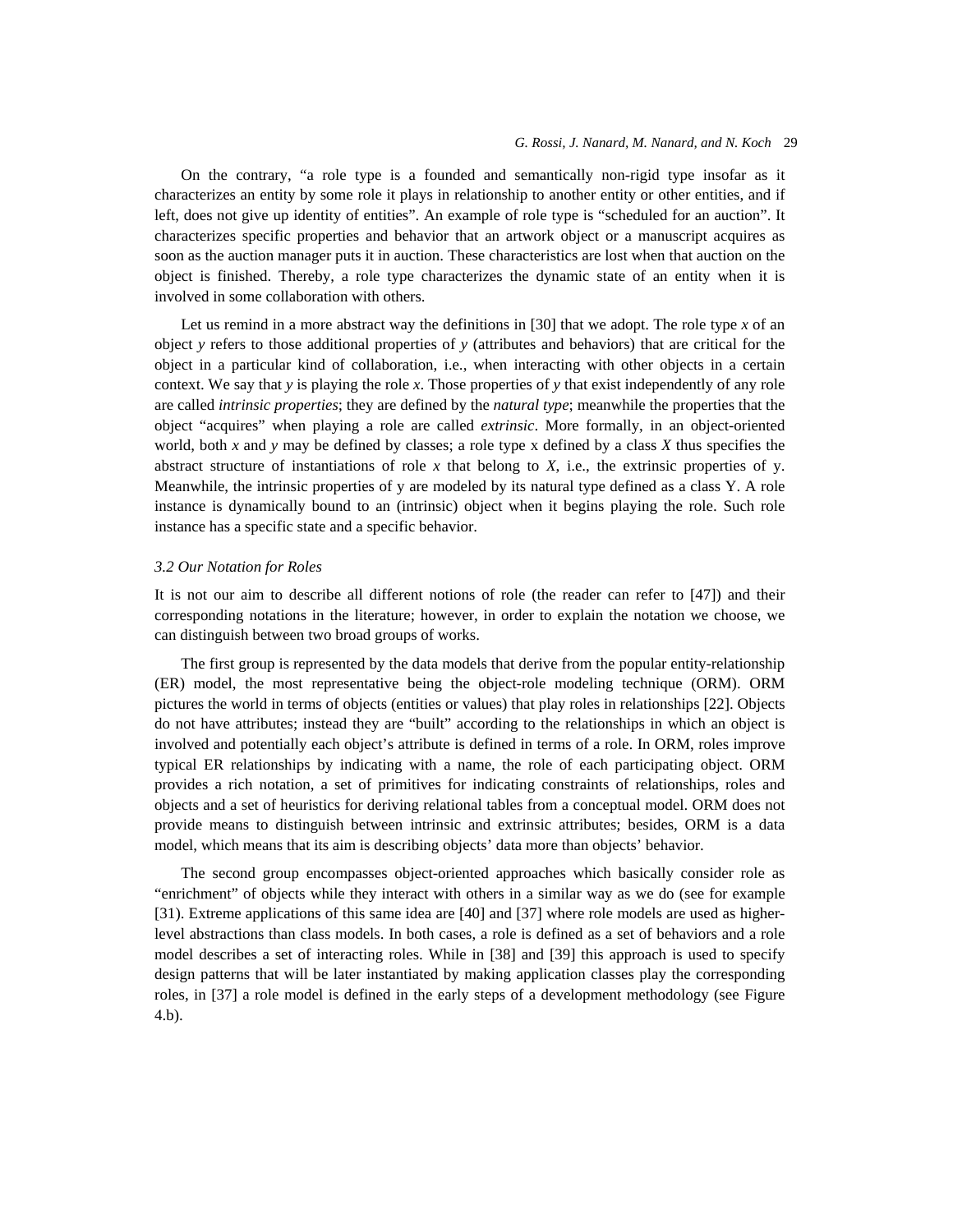

Figure 4 Notations for roles.

Approaches such as [23], [10], and [24] incorporate the role concept in the design armory by a heavyweight extension of the UML meta-model. They focus on the relationship between a base class and a set of classes that define the roles that class can play. Each of these approaches defines a "role of" relationship, which can be applied at class and object level. Hinz and Kappel [23] following [19] introduce a UML *roleOf* relationship between classes (see Figure 4.a). It is represented as a stereotyped inheritance relationship at class level, but it has the semantic of inheritance on instance level (see Figure 4.c). [10] defines the *role-of* relationship as a subtype of the UML metaclass *association*, but combining characteristics of generalization and composition. Contrary to a generalization, they suggest to depict the *role-of* relationship also in object diagrams (see Figure 4.d). Similarly, Jodlowski et al. [24] propose a notation that visually resembles both the composition (filled diamond) and the inheritance (triangular arrow) notation of the UML (see Figure 4.e) stressing that the role relationship is characterized by the mix of their properties. They also use the same symbol at class and object level.

To summarize, insofar as we extend object-oriented Web application design methods by considering role in a similar way of [30], we chose the Riehle's notation (see Figure 4.b). "ThisClass" is the class which defines the natural type of an entity. "Role A" defines A as the type or class of a role an entity of class ThisClass can play in the situation defined by a diagram where ThisClass appears with a possible "Role A". Let us remark that for UWE which is based on UML, we will introduce in section 5 a new notation in order to eliminate confusion introduced by notations represented in figures 3.a, 3.c, 3.d, and 3.e, as explained above.

## *3.3 Using Roles in the Web Engineering Life-cycle*

# *3.3.1 Conceptual Modeling*

From previous definitions, it is clear that the role concept improves the expressivity of objectoriented conceptual models by clearly separating and indicating those objects' features (structure and behavior) which depend on the context of invocation (i.e., the sender of the message) from the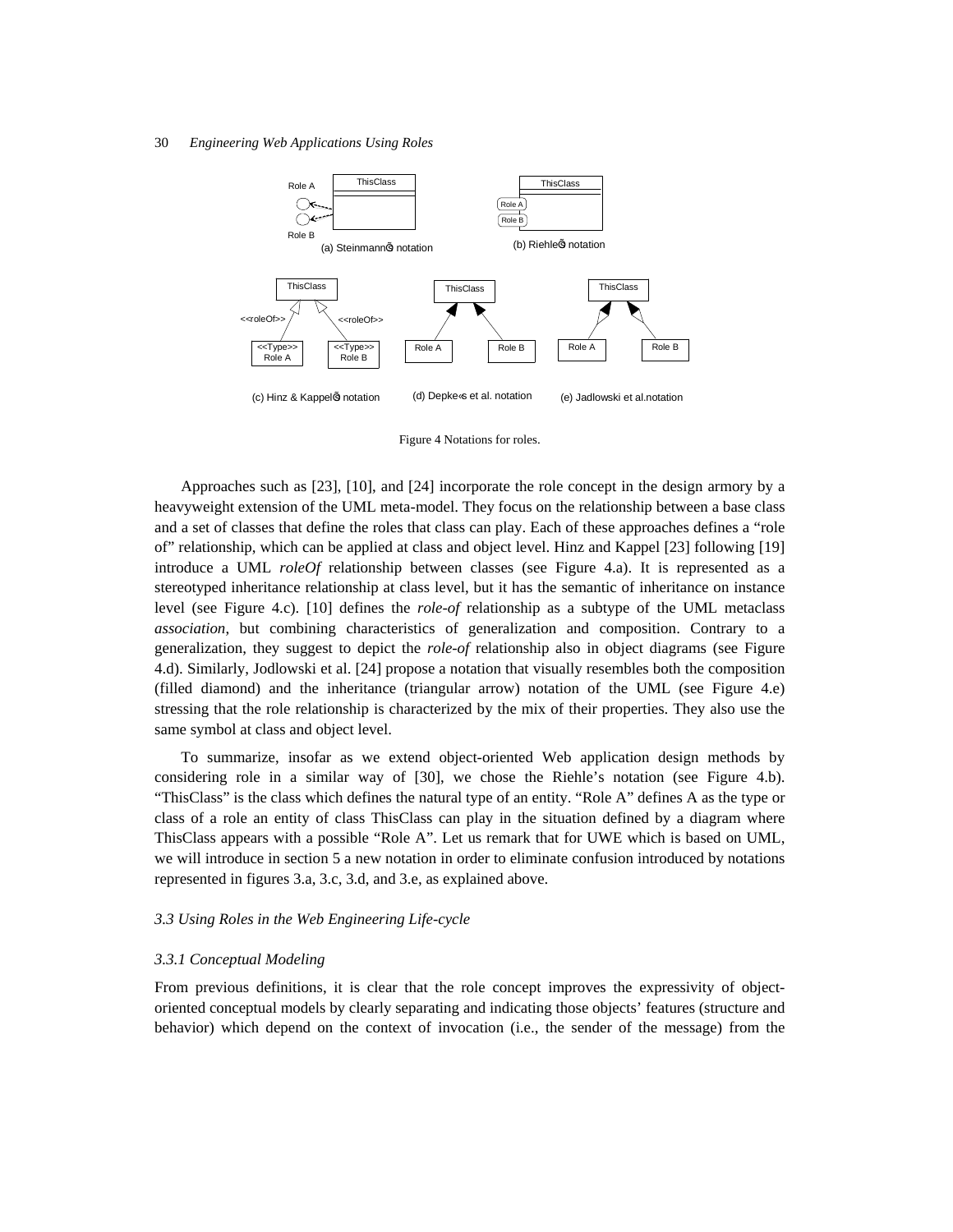### *G. Rossi, J. Nanard, M. Nanard, and N. Koch* 31

intrinsic object properties. Introducing roles in conceptual modeling as first class entities makes it possible to solve problems such as those mentioned in section 2. For example, insofar as objects (as instances) might be involved in many relationships, an object y may play several roles (e.g., x and z) at the same time. It can even play the same role x twice (in different places). For instance, an artwork object may be in exhibition in two different museums (for example it may be exhibited at different times of the day). Besides, a role type can be "assigned" to different natural types (for example polymorphic types) or even to other role types. For example, a same *Person* y can play the role of *Artist* as the person involved in the relationship "creator of an artwork" and might additionally play the role of *Owner* as long as she has not sold it.

It will now be possible to distinguish explicitly extrinsic properties (attributes and behaviors) that objects acquire by playing some role when they are involved in some situation, from their intrinsic properties as defined by their natural type which remains the same whatever be their situations. By doing so, we will be able to model application behavior and navigation precisely and solve the problems mentioned in section 2-2: particularly, express which properties and behaviors an object has when being involved in a relationship or specifically when a collaborating object communicates with it. For example, an artwork in an auction will have, besides its intrinsic properties, the initial bid for that artwork (property which does not make sense in another context).

We show a sketch of the corresponding schema in Figure 5. A similar schema can be defined to improve the definition of the different roles a person can play: *Owner*, *Artist* and *Expert*. In Figure 5, we show the two role types: *InAuction* and *InRestoration* which contain the extrinsic information and behaviors which artworks must include when involved in relationships which need to treat them accordingly to the role. The *Artwork* class exhibits those two roles (denoted with the syntax of Figure 4.b); an association which has a role as the target indicates that the artwork will be playing that role, which means that its structure and behavior is enriched with the structure and behavior indicated in the role. Associations which have the origin in a role are only visible when the object is playing that role. An additional advantage of using this approach is that we can add new roles to the *Artwork* class without having to modify Artwork.



Figure 5 Different roles for the *Artwork* object.

As conceptual schemata in object-oriented Web design models follows well known practices in the object-oriented paradigm, the reader is referred to [30] for further issues such as role composition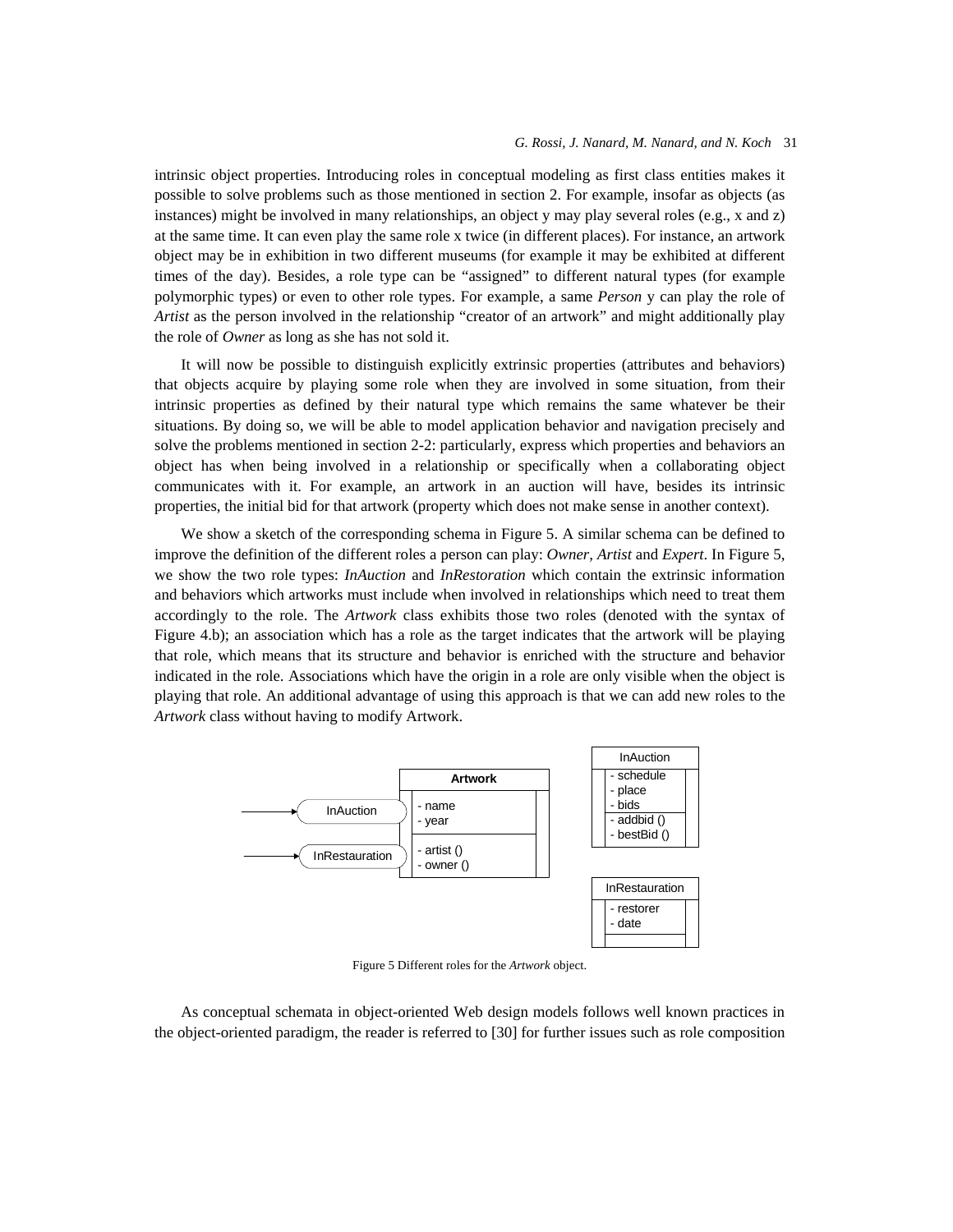and inheritance. A comprehensive approach for dealing with roles and role models in object-oriented systems can be found in [3].

# *3.3.2 Navigational Design*

The first way of using roles during navigational design is to profit from role definitions in the conceptual model to derive nodes. For example, we can define a navigation class *Owner* whose information is derived from the role (class) *Owner* associated to persons. Notice that owner nodes will contain attributes taken from both the intrinsic person object and from the corresponding role object.

Another simple way to use roles defined during conceptual modeling arises when building an application for a particular user profile, e.g., the *Auction administrator*. In this case, we will design artwork nodes such that they provide interfaces for those behaviors that correspond to the auction's role as shown in Figure 5. In this case, corresponding nodes will be built as views on the *InAuction*'s role of the *Artwork* class, as this application only needs to consider artworks in auction. This previous example is interesting to note, especially when the audience of the Web application (the auction administrator) coincides with one specific role defined during conceptual modeling.

 However, these two uses of roles do not increase the expressive power of navigation design. They are just a smart way to profit from the improvement of information and expressivity in the conceptual design (i.e., the addition of object roles) to create new class of nodes. Of course, this improves the overall application functionality.

Being hypermedia (and as a consequence navigation design) a discipline in which relationships (materialized as links) constitute an important feature, it is clear that the role concept can be applied in a simple and intuitive way to allow nodes to exhibit different characteristics (such as displayed information or outgoing links) when accessed with different links, i.e., when they are related with different nodes. Particularly, roles allow to:

- Express that a same object displays different features according to the navigation path followed by the reader. For instance, it will be possible to express that a short biography of the artist should be displayed when accessing an artwork from the exhibition. Meanwhile, this same biography does not make sense when accessing the same artwork from the artist.
- Express that a node provides links that depend on the context in which it is accessed. For example, when accessed from the historical period node, an artwork node offers outgoing links for further exploration of historical issues related to the artwork which are not offered when accessing the artwork from the auction node.

In our example, an application for art lovers and focusing on artwork nodes (defined from the conceptual class *Artwork*), we can decide whether we want the artwork to show different attributes or behaviors (as shown in Figure 6) by analyzing the different incoming link types. For example, when an artwork is accessed from the exhibition node, we may want to include the biography of the author and some comments related with the place of the artwork in relationship with the exhibition; we might also provide a link to other relevant artworks in the same exhibition. Meanwhile, when we navigate to the artwork from the artist page, we might not want to show the author biography and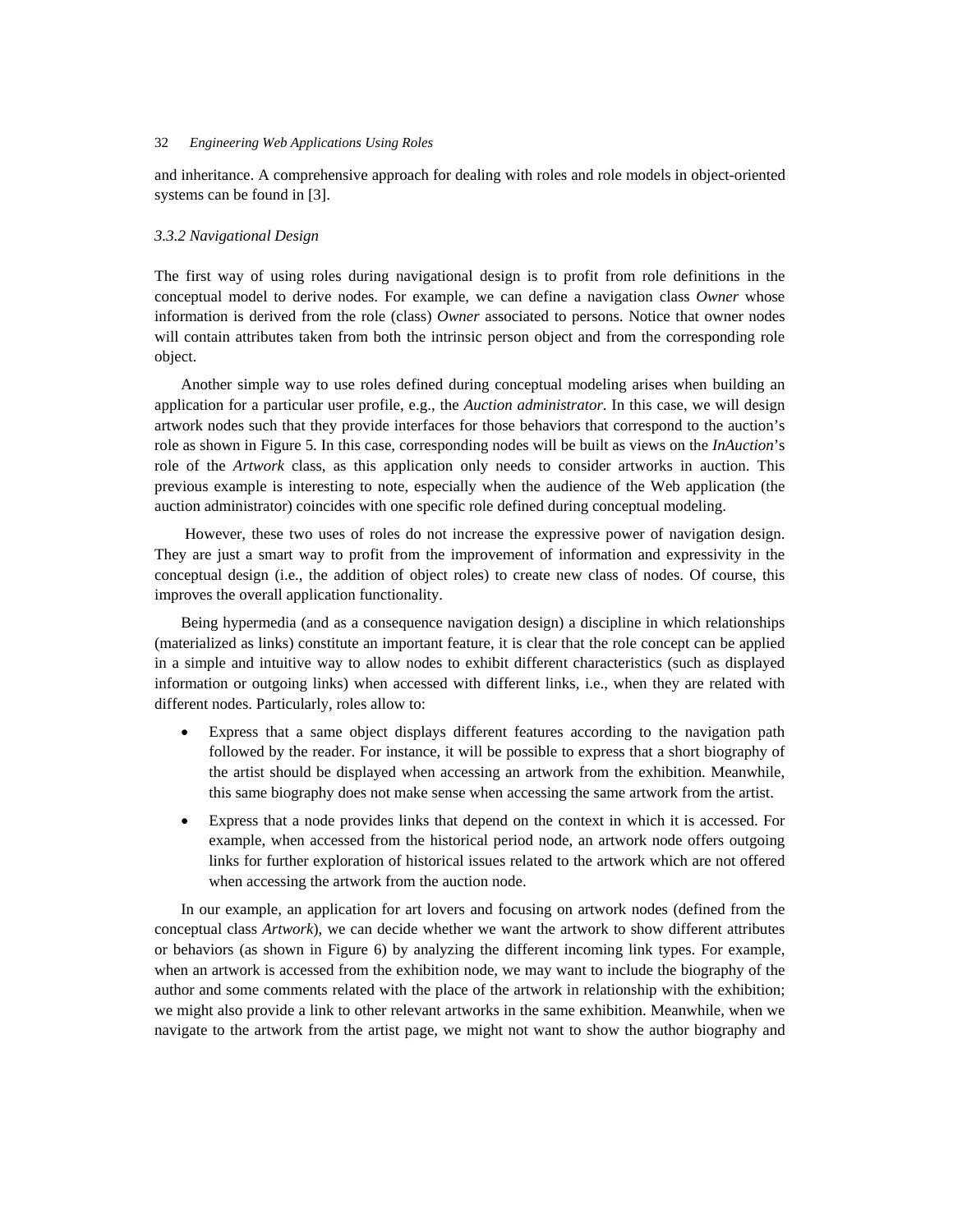just show the "bare" artwork. More generally, we could eventually define different role types for each incoming link type of a node class. In Figure 6, the *InExhibition* role type contains an attribute and two outgoing links (to *Artist* and to *Artwork*) which indicate that when an artwork is accessed from the exhibition page, it will exhibit an additional attribute and these links.



Figure 6: Improving navigation design using roles.

# *3.3.3 Conceptual vs Navigational Roles*

The use of roles in conceptual and navigational design follows slightly different rationales as explained before. We analyze here those situations in which we combine roles in the conceptual and navigational models.

The first situation arises when a class is enriched with roles in the conceptual model, but not in the navigation model. This is the case both for classes which are not useful during navigation (e.g. *Person* and its roles), or for purely behavioral roles, such as an artwork in auction. In this case, the conceptual role is necessary but there is no equivalent role in navigational design.

The second situation appears when a conceptual class is not enriched by a role, but the corresponding navigational class is enriched by a role. This is the case with artworks in an exhibition. While a role is not necessary to express additional attributes or behaviors in the conceptual model, we use it in the navigational model to allow different information to be provided during navigation.

Finally, there are situations in which we can enrich roles in the conceptual model with roles in the navigation model. For example, suppose the Web application built for supporting auctions (not just exploration of artworks). In this application, the navigation class *Artwork* is built from the *InAuction* role class, as we may want to provide users with new facilities (e.g. to add a bid). However, an artwork node might also exhibit different information according to the way we reach it. For example, when we access the artwork from an artist, we may want to provide links to other artworks of the same artist, which will be auctioned shortly; similarly, when accessing the artwork from the index of open auctions, we may want to have links to other artworks in auction at the same time. In both cases, we are finally refining the conceptual role *InAuction*, with different navigational roles (for different ways of accessing artworks).

## *3.4 Discussion*

An interesting issue to be discussed is whether the role construct is necessary in the Web design methods armory; in other words, could we solve the same problems addressed here, without using roles?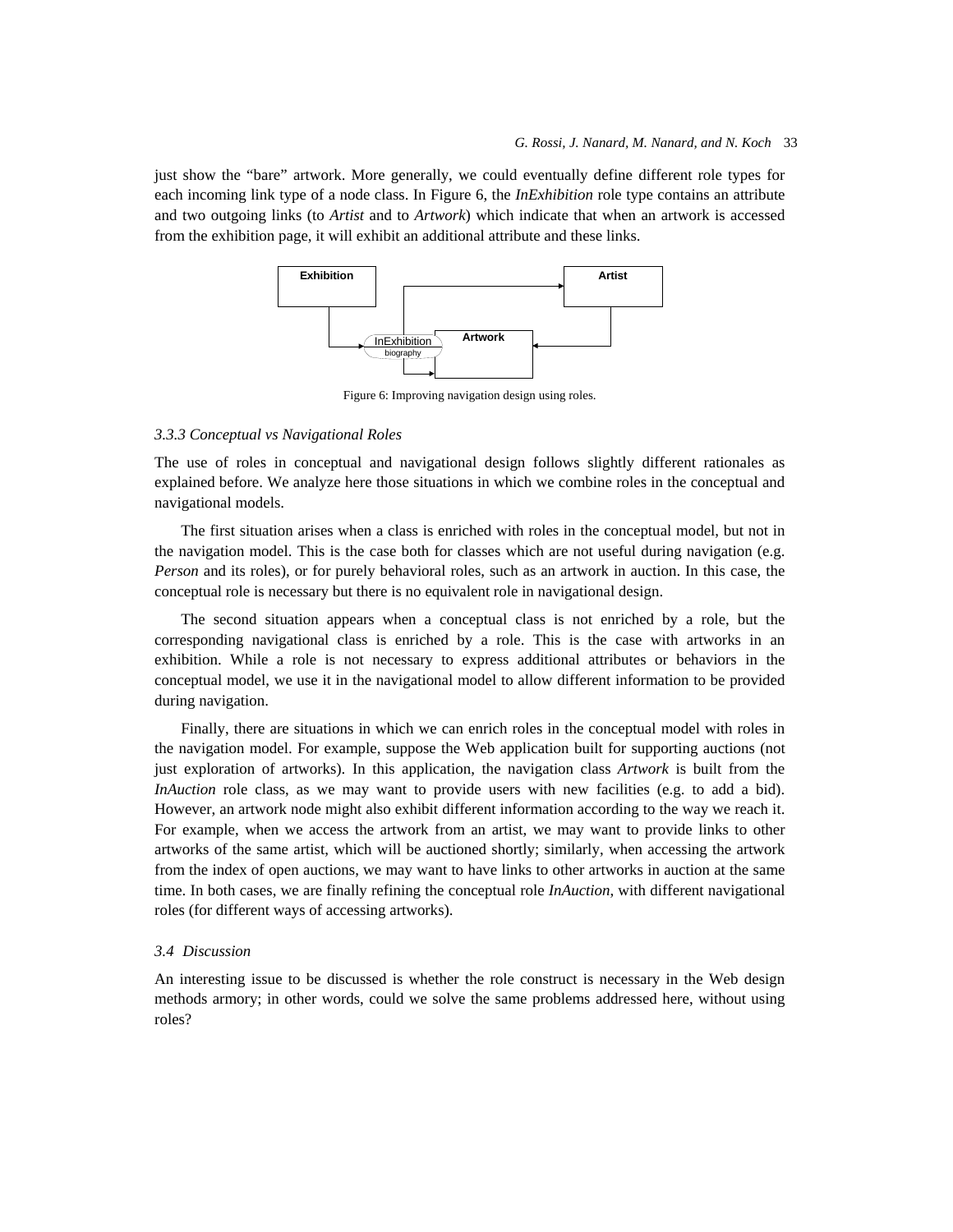The literature on object-oriented design has extensively discussed the previously mentioned problems and their variants [15, 30]. Examples in the literature abound with respect to the need to support the kind of variations in objects' features we have previously discussed.

A first conclusion stated before is that the base object-oriented primitives and abstraction mechanisms are not enough to design objects whose properties must vary (dynamically) according to the collaboration context. In other words, it is not possible to easily separate the intrinsic properties of an object from those properties which arise during the collaboration with another object.

Inheritance might be used in some cases but the introduction of sub-classes in these situations introduces additional problems. As discussed before, defining sub-classes of *Artwork* to indicate that an artwork is in restoration or in an auction is a bad solution because one object can not change its class, nor it can belong to two different classes at the same time, for example if the artwork is both in restoration and in auction.

Similarly, defining sub-classes of the *Artwork* node class to indicate differences according to the incoming link pollutes the class hierarchy which might contain other sub-classes defined with a better rationale like Painting, Sculpture, etc. Another alternative could be to define different views on class *Artwork* to define subtly different node classes. However, once again, we neglect to separate intrinsic from other node's attributes and outgoing links (those that pertain to each possible incoming link). In this way, we have to repeat the definition of the intrinsic properties in each view, thus compromising modularity.

Good object-oriented designers have solved this kind of problems once and again using design patterns. We mentioned before the Decorator pattern [15] which aims to enrich a class with new behaviors in an instance basis (e.g., different class instances might exhibit different behaviors).

Closer to our approach, the Role Object pattern [4], specializes the decorator by focusing to a more specific problem and similar to the work of [30] analyze different role variants. We believe that this is a better solution though the diagrams in [41] are quite complex; they are targeted to lowlevel design and, thus, they are not supposed to be used during the modeling stage. If designers solely rely on existing modeling and abstraction mechanisms (e.g., in the object-oriented paradigm), they might end with difficulties to read diagrams in which high level decisions are cluttered with spurious compositions, aimed for example to express the needed decorations to specify the intended functionality [15].

Instead, we propose to enrich existing object-oriented Web modeling approaches with a new primitive: the role construct; therefore, we add expressivity with a very low cost in diagram complexity as we show in Section 4.

The use of the role concept has an important impact in the modularity of the design structures and, therefore, allows improving evolution, maintenance, and reuse. First, by avoiding to create spurious sub-classes to accommodate structural and behavioral variances, we keep base classes (those that implement natural types) concise and focused to the concept. By separating role classes, we improve reuse of the natural types, as they are just concerned with the core ideas of the type, and we also improve reuse of the role classes, as they are not bound to the natural type, but evolve independently. For example, the role *InAuction* (previously described) could be used in applications which do not involve artworks but other kinds of material. This shouldn't have been possible if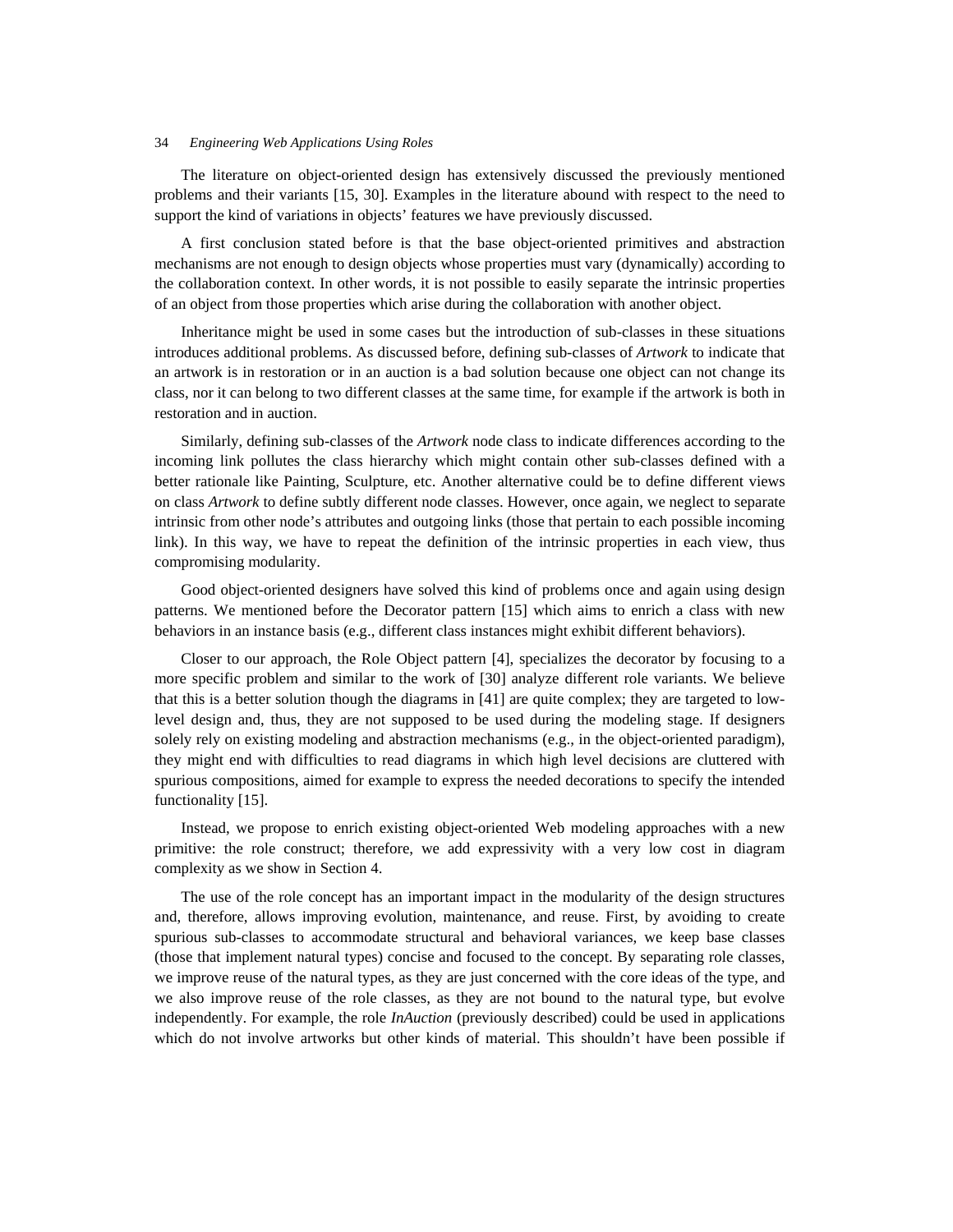*InAuction* were defined as a sub-class of *Artworks*. Regarding evolution, we can create sub-classes of *Artwork* regardless of their involvement in auctions or exhibitions; in other words, the engineering of artworks is not coupled with a particular relationship in which artworks are involved. In the same way, by separating the core concepts of a node (e.g. artwork) from the contexts in which it is accessed, we can add new contexts without caring about the properties of the core node abstraction.

### **4 Putting Roles to Work in Web Engineering Methods**

The role abstraction mechanism complements existing object-oriented modeling concepts, mainly the class concept. The sole introduction of this concept in the modeling armory gives us the possibility to think about applications in a higher-level way, by indicating how the behaviors of objects change in the context of a particular collaboration. However, the introduction of the role concept in existing methods has to be done in a seamless way, in order to maintain the coherence of the corresponding notation. In this section, we show how to improve two existing Web engineering methods with roles.

We have chosen OOHDM and UWE for some simple reasons. First, they are object-oriented (i.e., their base abstractions are collaborating objects); thereby they can easily benefit from the motivations behind this work. They are also well recognized in the community. Second, and not less important, two of the authors of this paper have a huge experience with the engineering of these methods and, therefore, they can better use their own extension philosophy and mechanisms; however, the discussion below can and should be applied to other methods. As introducing a new concept in an existing methodology involves much more than improving a notation, the sub-sections below are just the starting point for a much wider discussion in the Web Engineering community. For the sake of comprehension, we describe each method separately and as a last sub-section we discuss implementation issues. We show that not only roles help to solve the problems mentioned in section 2 but also greatly improve these methods.

# *4.1 Introducing Roles in OOHDM*

In OOHDM, the conceptual model is described using a notation similar to UML. Therefore, and as discussed in section 3 and illustrated in Figure 5, we can introduce roles in the conceptual model by using the notation in Figure 4.b. Roles (or role attributes) in the conceptual model can easily be mapped into nodes (respectively, node attributes) by using the viewing notation of OOHDM [43, 44, or 45]. We no longer detail the application of roles in the conceptual model as discussed in Section 4.1. Rather we focus on a more original contribution, the introduction of "pure" navigational roles. In OOHDM, the navigational model represents a view on the conceptual model for a specific user profile. The navigational structure of the application is specified with a navigational schema and a navigational contexts schema. The navigational schema shows the node and link classes of the application; their semantics are the usual in hypermedia applications; nodes contain anchors for links.

In Figure 7, we show, according to the OOHDM notation, part of the navigational schema for the museum example, considering as the application's audience art lovers exploring the museum. Using plain OOHDM we can not express any difference in the contents of an *Artwork* node when we access it from an *Exhibition* or from an *Artist* node.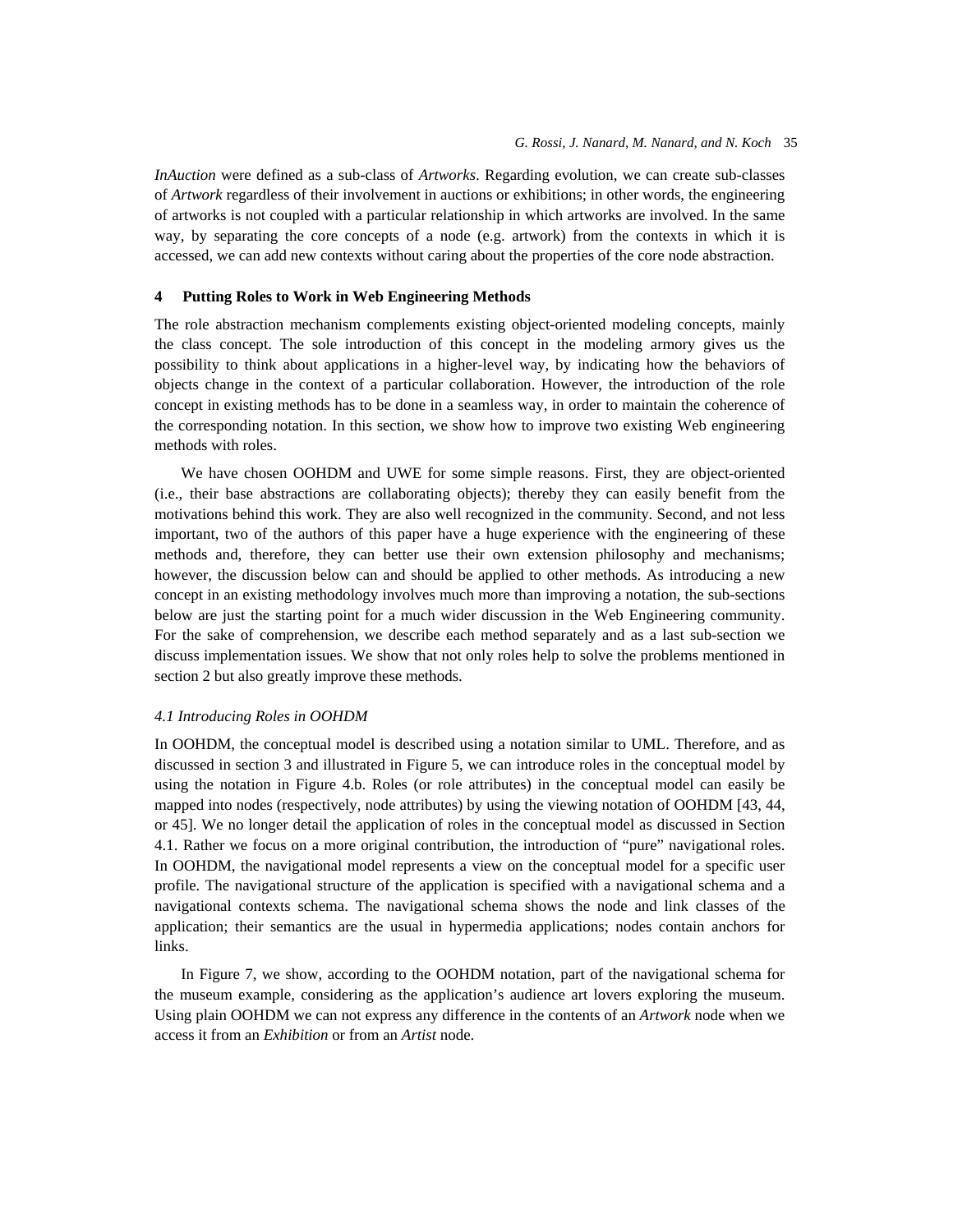

Figure 7 Navigation schema in the museum example.

In Figure 8 meanwhile, we show the navigational schema of Figure 7, but now exhibiting the different roles that nodes can play according to the corresponding navigational path.

Artwork nodes exhibit two roles depending on whether they are accessed from *Exhibition* or *HistoricalPeriod*; analogously, when we access a historical period from an artist, it includes a short contextual description of the artist in the period. Notice that in this last case, for each artist we will get a slightly different description of the period. Notice that, by decoupling this description from the period itself we manage to provide different information when navigating from an artwork (in the exhibition role).

An original feature of OOHDM is the introduction of the notion of *navigational context* defined as a set of nodes sharing some property, e.g., artworks of an artist, artists that lived in a certain period, artworks in an auction, etc. When a node is navigated in a particular context, it might exhibit specific features, which are specified by using InContext classes, which enrich the corresponding node class. As contexts are sets of nodes, the kind of information added by InContext classes relates with improving access to the set; for example links pointing to the following or previous node in the set can be added. For example, Artworks could be organized by date and displayed chronologically, or by technique and, given one technique, all artworks that correspond to that technique could be displayed sequentially. Since nodes involved in a navigational context play a specific role when being accessed in the context, it is natural to use now our role-based notation for representing different features of those nodes in the context. For example, in Figure 8, we would have two new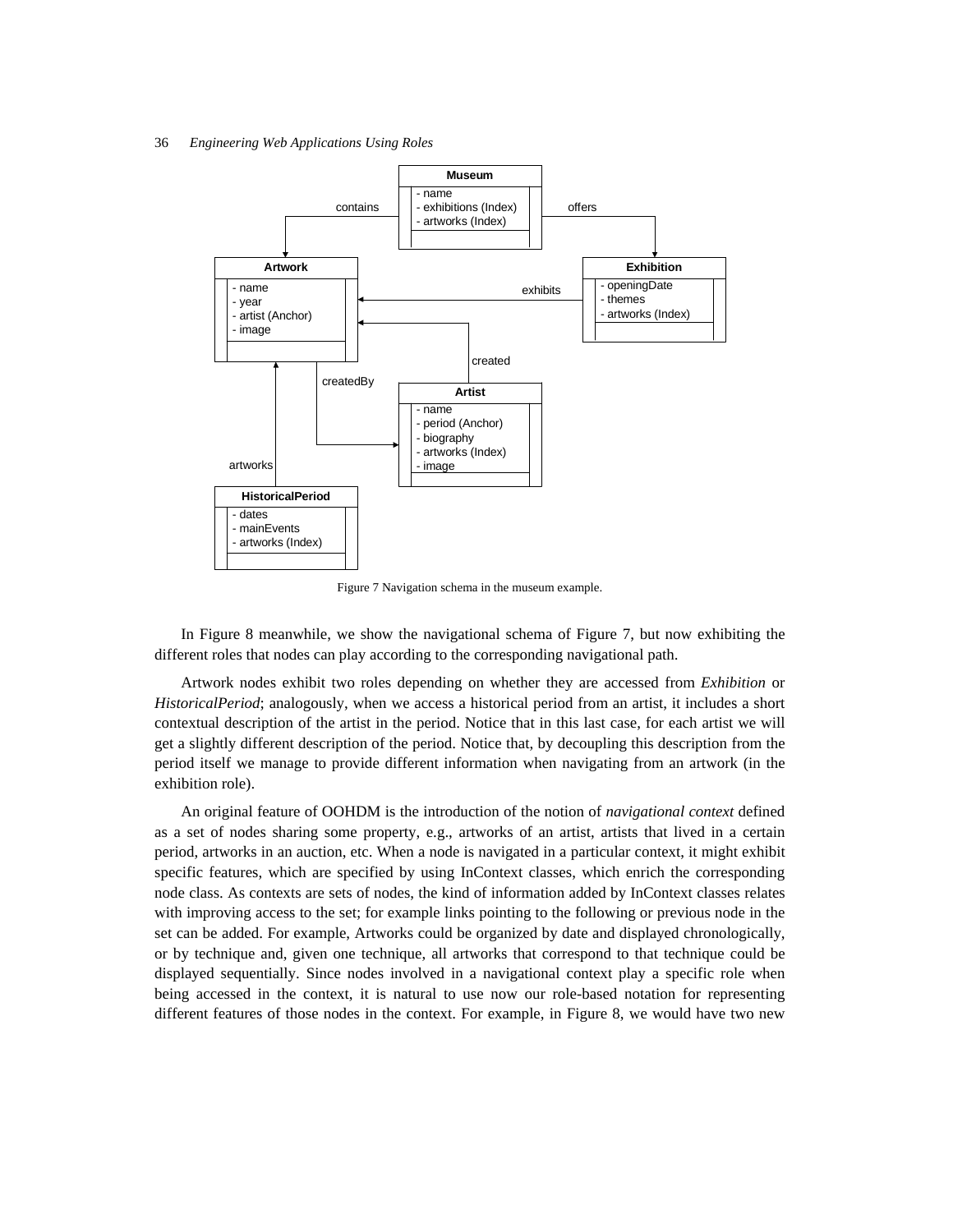roles for Artwork: ByTechnique and ByDate; each role will have two anchors (Next and Previous) and corresponding links to allow sequential navigation in the set.



Figure 8 Improving the OOHDM navigational schema with roles.

To summarize, roles improve greatly the old OOHDM InContext classes in two different ways: first, their aim is more general, consequently one can use roles for solving problems which do not involve sets, and second, the semantic of roles is of a higher level of abstraction compared with InContext classes. While roles are a modeling construct, InContext classes are an opportunistic design solution. The addition of the role concept in OOHDM does not imply additional diagram complexity. Figure 8 is understandable by any OOHDM designer accustomed to using InContext classes. Moreover, being of a higher-level of abstraction, it is easier to introduce to non-expert users, as it clearly transmits its intent.

#### *4.2 Introducing Roles in UWE*

The UWE methodology [27] is also an object-oriented approach but purely based on the standard UML, i.e., the notation and diagrams of UWE are restricted to those provided by UML. The UWE metamodel is defined as a conservative extension of the UML 2.0 metamodel [28]. Conservative means that the model elements of the UML metamodel are not modified and new elements are related by inheritance. This metamodel is the basis for the UWE notation, which is defined as a light weighted UML profile using the UML extension mechanisms: stereotypes, tagged values, and OCL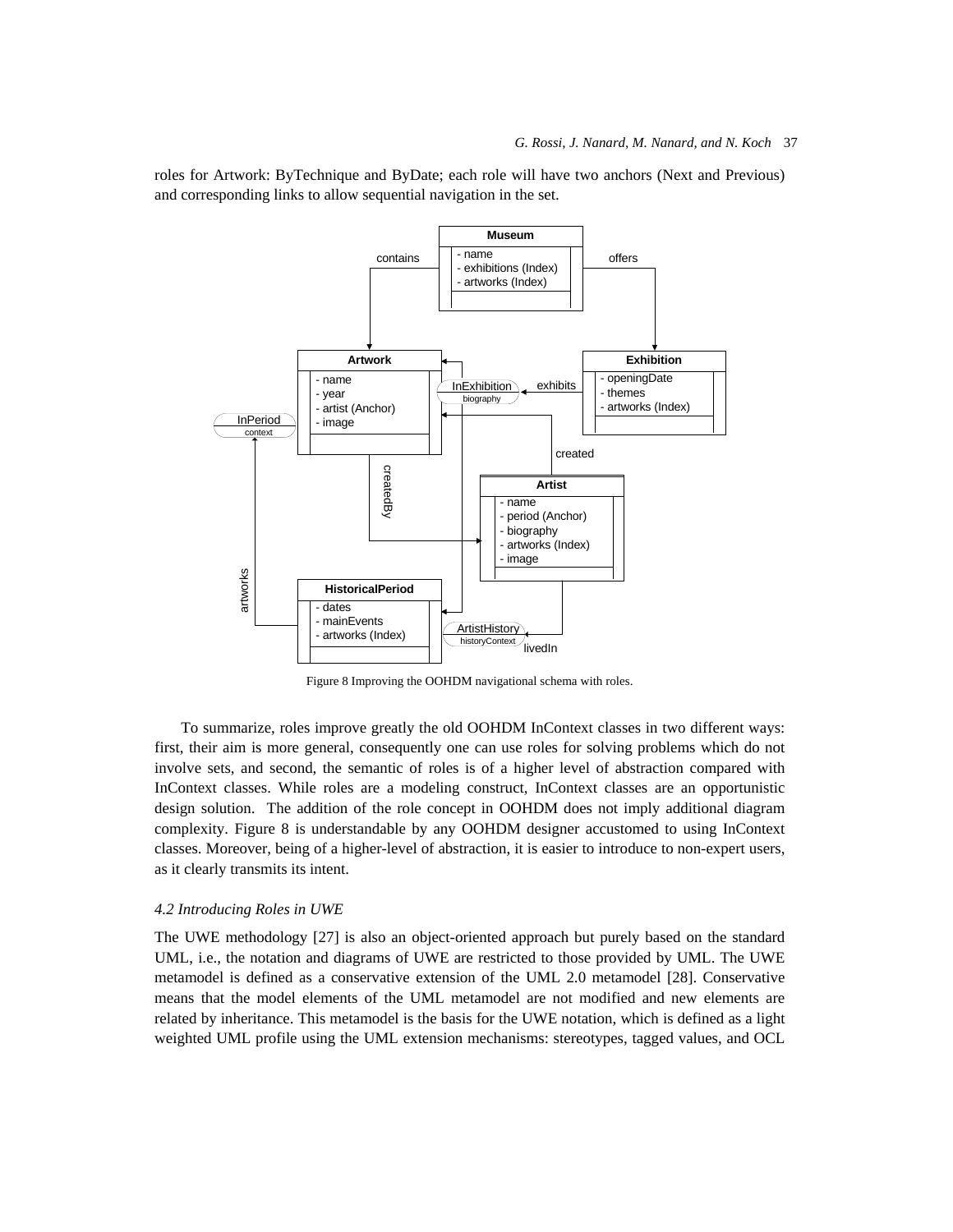constraints [34]. The advantage of this approach is that UWE can benefit from all tools that support UML. For the conceptual model of the content of the Web application UWE uses plain UML primitives as shown in the museum example (Figure 1). The UWE profile introduces some specific modeling elements for navigation and presentation. In particular, the navigation model is represented by a stereotyped class diagram, including the classes of those objects of the content model which can be visited during navigation (Museum, Artwork, Exhibition, Artist and Historical Period). The «navigation class» and the «navigation link» stereotypes are used to model nodes and links. Relationships with content classes are expressed using the UML Object Constraint Language (OCL) [34]. Other stereotypes such as «menu», «index», «query» and «guided tour» are used for further refining the navigation model. An index for example allows direct access to instances of a navigation class. This is modeled in UWE by a composite object, which contains an arbitrary number of index items. Each index item is in turn an object which has a name that identifies the instance and owns a link to an instance of a navigation class. Figure 10 and Figure 11 show two alternatives for the use of the icons of UWE stereotypes.

 In this section, we focus on the use of roles in the navigation model of UWE. Depending on the context in which a navigation node is navigated, such a navigation node can play different roles. To play a different role implies that different features and different behaviors of the node can be perceived by the user or shown to the user. The context may be defined by the functionality the navigation node has to provide in the context or it is given by the role of the user who is navigating. In UWE, roles are defined through a directed relationship *role of* between a base class and a role class with the semantics that objects of the role classes inherit their non-role specific attributes and behavior from the base class and role class has specific features defined by the role class. In order to represent the role semantic graphically, the UWE armory of elements are augmented with an extension of the UML modeling element *generalization* (see Figure 9). We choose the name *role of* for this extended generalization similarly as already proposed by [23, 10] although the semantics of this modeling is slightly different, mainly in order to allow a light weighted extension of the UML [34] metamodel similarly to the UWE extension [28].



Figure 9 UML extension including a «role of» modeling element.

This way we can model a navigation node, i.e., navigation class, a menu or an access primitive in a navigation model from different viewpoints, depending on the role it plays in the navigational context. Applying the *role of* relationship repeatedly for a role class taking the position of a base class leads to the construction of role hierarchies. The lifetime of the instances of a role class is directly dependent of the lifetime of the instance of the base class that is connected to by the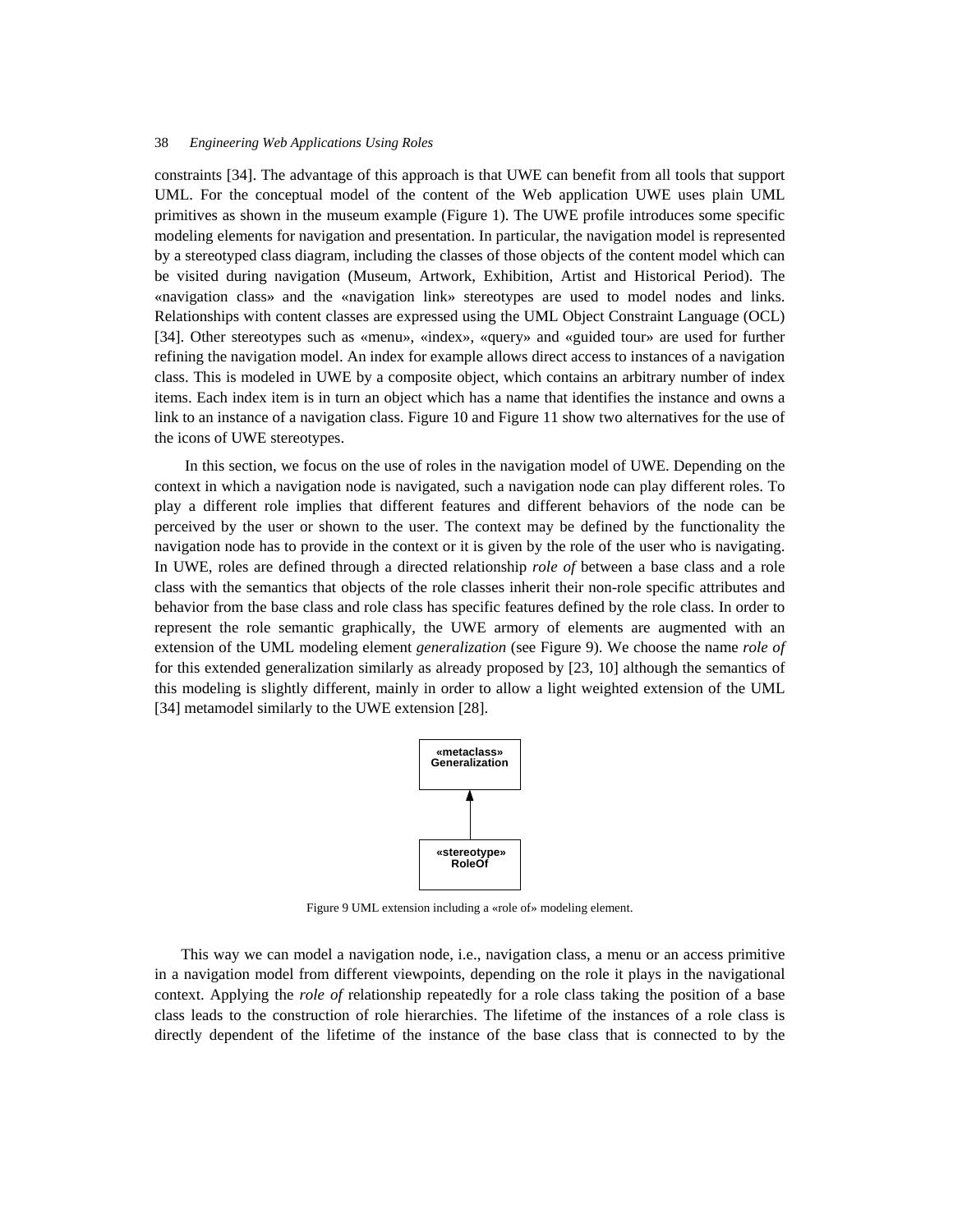corresponding *role of* link. Regarding the visibility of features the transitivity of the inheritance relationship implies that all instances of a role class may access to all features of the base class or all features of the role classes which are in a higher level of the role hierarchy.

In Figure 10, we show the specification of a set of classes for the different roles the navigation class *Artwork* plays in our example application. These role classes are *InPeriod* and *InExhibition.*  They are related to the base class Artwork through the *role of* generalization.



Figure 10 Roles for navigation class *Artwork*.

In Figure 11, we show part of the basic UWE navigation model for our running example. Note that the base class *Artwork* and each of the role classes *InExhibition* and *InPeriod* are target of different navigation links. Figure 12 shows the UWE navigation model enriched with indexes.



Figure 11 UWE navigation model improved with roles.

The benefits of using roles in UWE are twofold: first we can use roles in both the content and navigational model keeping the notation UML-compliant; second, the use of roles in the navigation model allows improving the method, as expressed in Section 3.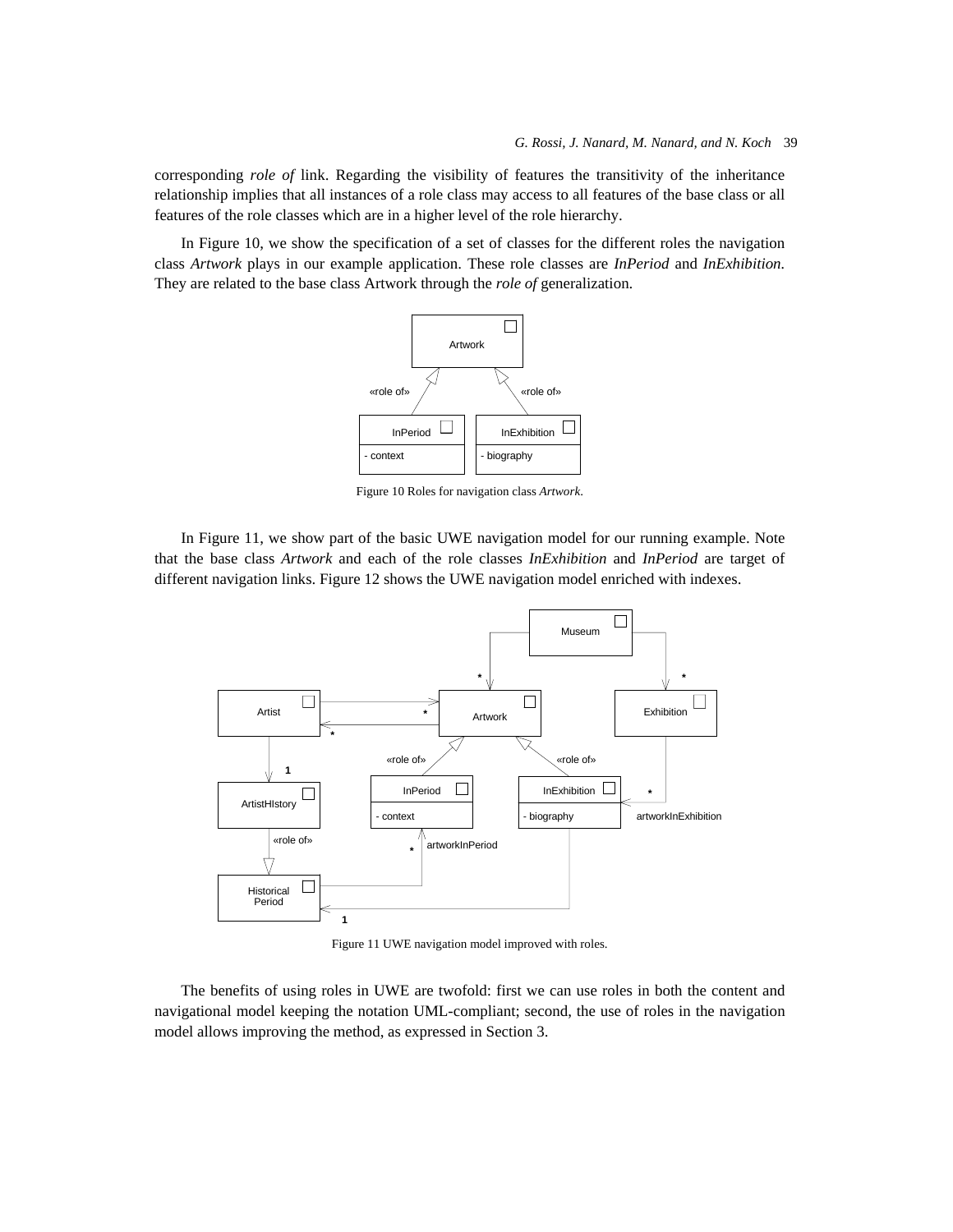With roles in the modeling armory, UWE can express differences in the navigation path. In Figure 12, the *ArtworkInExhibitionIndex* points to specific roles of the *Artwork* navigational class, named *InExhibition*. Notice that the same kind of navigational behavior is represented by every role of a navigational class referenced by an index, thus introducing set-based navigation as in OOHDM contexts.



Figure 12 UWE navigation model improved with indexes (UWE stereotypes represented by icons).

One interesting issue of this kind of extension (which closely follows the philosophy of UWE with respect to UML compliance) is that the role-enhanced diagrams are not complex. The addition of new functionality is done without cost, as the notation is similar to other possible UML light weighted extensions (i.e. supported with the UML extension mechanisms).

# *4.3 Further Issues*

We have also used roles for other different purposes in which some semantic flexibility (not provided by the basic object-oriented primitives) is necessary:

- to deal with real-world objects in physical hypermedia applications [20], those mobile applications in which physical and digital objects are combined [18].
- to implement concern-driven navigation structures [17].

While explaining the first point requires introducing aspects of mobility, not interesting for this paper, we summarize the second here.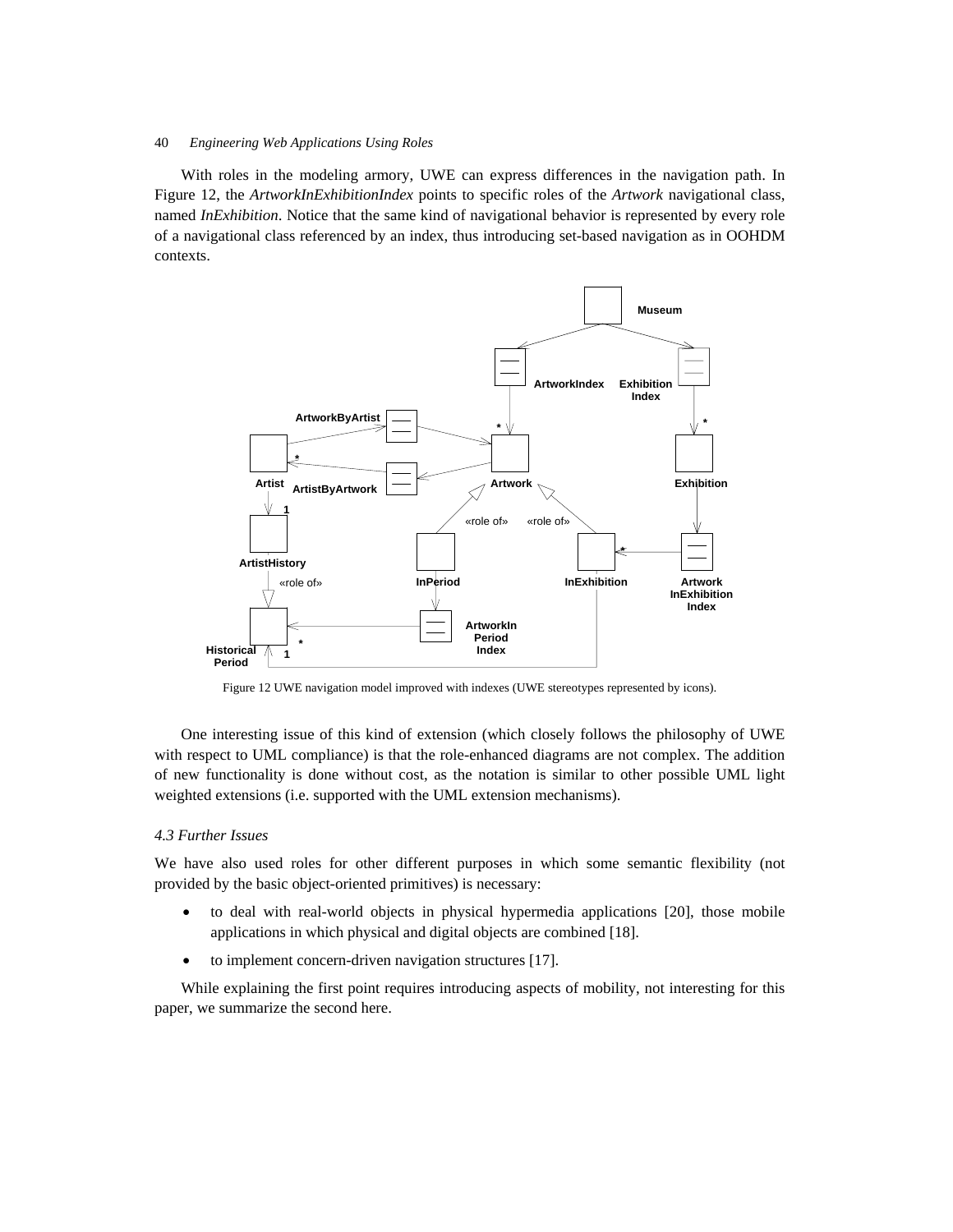#### *G. Rossi, J. Nanard, M. Nanard, and N. Koch* 41

As previously shown, the introduction of roles in the navigation modeling activity allows to express in a compact way the information which a node must exhibit according to the incoming link. The examples above demonstrate that, by using roles, one can eventually show different information according to the path the user is following to reach the node. In [17], we have presented the idea of concern-driven navigation, a way to structure the navigation model according to the theme or concern the user is interested in. A simple example in the context of the same museum application could be the possibility of accessing artworks emphasizing technical aspects (materials used for the artwork), or having access to the artwork's history (the places where it was, the museums in which it was exhibited, its previous owners, etc). Notice that these two simple examples might involve a set of brand new classes in the previous schemata, e.g., for representing details on techniques, places where the artwork was located previously, etc. It also involves defining how the user will select his preferred concern (explicitly, by indicating his interests, etc). However, there is another problem which is central to our discussion: how do we model artworks? how do we indicate which information should be shown when accessing the artwork according to different concerns? And particularly, how do we deal with this extension seamlessly regarding the previous schemata.

An elegant solution, discussed with detail in [17], is to characterize new roles for the *Artwork* node: *Technical*, and *Historical* as shown in Figure 13. These roles contain the additional information (and outgoing links) which correspond to each of these concerns. This is a simple, compact and expressive way of extending the diagram with concern information. Moreover, and similar to other examples above, we can add new concerns (i.e., roles) in a seamless way, as we don't need to modify the base Artwork class.



Figure 13 Improving Artworks for concern driven navigation.

An interesting additional issue arises when one analyzes the knowledge relationship between roles and the corresponding object. While in the basic model (e.g., the one in [47]) roles know the object, nothing is said about the inverse: do objects know their roles?

In most applications, this is not necessary and, besides, it compromises modularity, as the addition of a new role cannot be done transparently. However, in some cases we might need it, mainly at the conceptual level. In the example of Figure 5, when asking information about an artwork, we would want to know if it is in restoration (i.e., if it is currently playing this role). The best solution for this is to make artworks aware of the roles they are actually playing. Some comments on the solution of this problem can be read in the next sub-section.

# *4.4 Implementing Roles in Web Applications*

Most Web Engineering approaches are implementation independent, which means that the documents generated during the modeling and design activities can be mapped to any Web software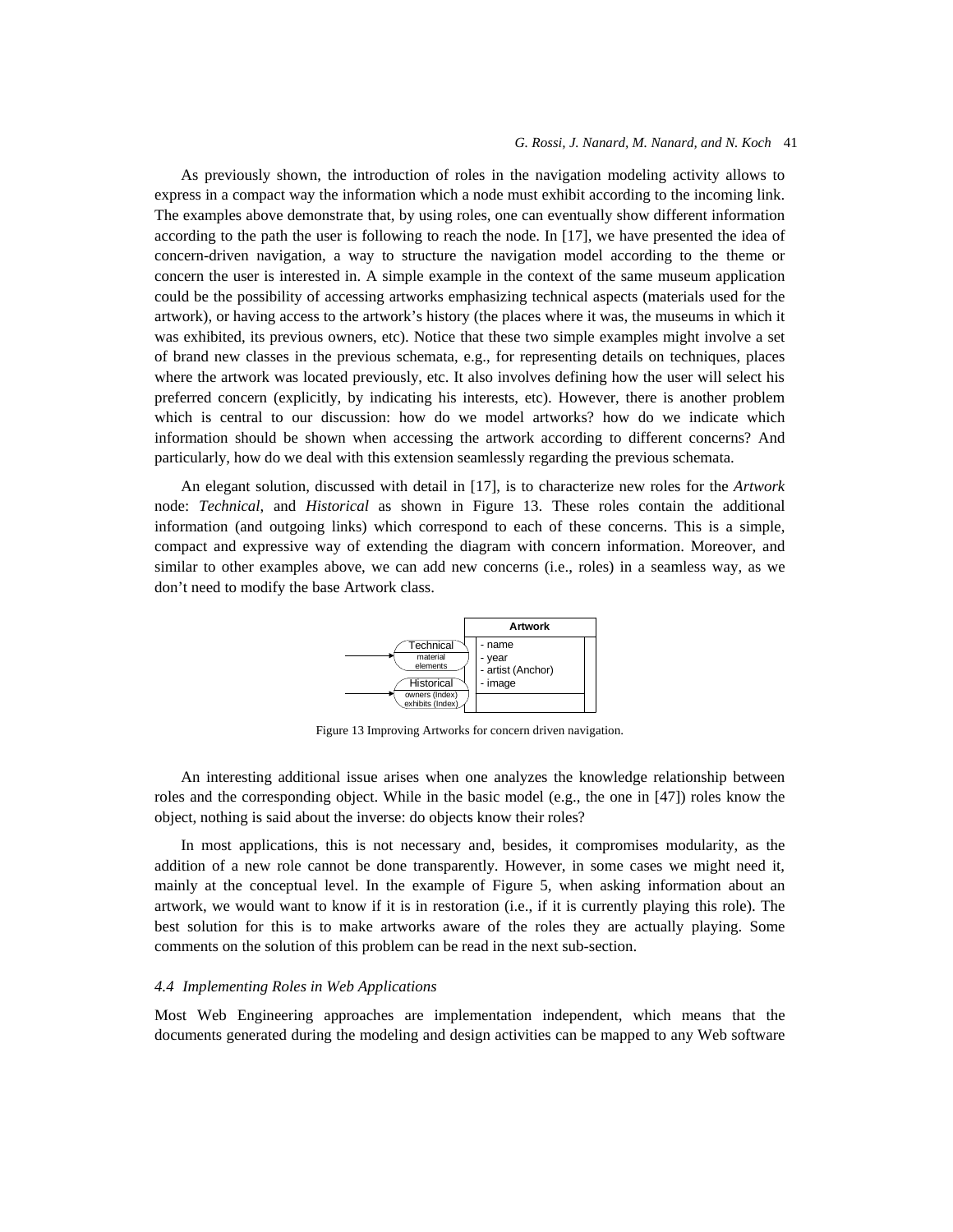platform. Particularly, both OOHDM and UWE models can be easily implemented in current platforms like J2EE, .Net, etc. either using plain object technology or combinations between objects and relational databases. Both approaches also have associated tools which translate designs into implementations semi-automatically. Though this paper focuses on conceptual modeling of Web applications and discussing implementation issues is not its main focus, our aim in this sub-section is to show how we are implementing the role abstraction in a straightforward way by using existing languages and architectures.

There are basically two problems which must be addressed: the definition of classes in the application model and the generation of Web pages from the nodes' specification in the navigational schema. From now on, and to make the discussion concrete, we assume an object-oriented implementation, using any framework which implements the Model View Controller metaphor for Web applications [29].

The implementation of model classes supporting the role concept can be done using the Role Object pattern [4], which basically extends the Decorator pattern [15] to support the intended semantics of roles. The mapping from conceptual roles (those shown in Figure 5) to classes in the Role Object pattern is simple. Typing aspects might arise according to the programming language of choice. These issues have been extensively discussed in the object-oriented literature (See for example [15]). Additionally, the Role Object pattern implementation schema allows not only that roles know their base objects but also vice versa, thus allowing more flexibility in managing roles, without a significant loss of modularity.

The implementation of navigational roles might be more challenging as nodes are not generally defined as first-class objects in implementation settings (e.g., those using MVC), but are built dynamically (for example using Java Server Pages). In this way, we cannot map the navigation class structure directly into Java classes. Instead, a smart solution is to rely on object's builders [15]. A builder in the context of MVC is an object which is used to create the corresponding view (page) according to a controller request. In this case, we will have a hierarchy of builders for a given node class. The abstract class contains a template method [15] with the algorithm for creating the common node's structure and each sub-class contains the algorithm which corresponds to each of the possible roles. In this way, when a link is triggered (an action captured by the controller), the builder object that corresponds to the actual role of the link target is instantiated. This object executes the template in the abstract class (e.g., ArtworkBuilder) which begins the creation of the page; in turn, this method invokes the additional methods in the receiver (e.g., ArtworkInExhibition) which complete the specification. In this way, the view is completed and can be displayed.

#### **5 Related Work and Discussion**

For the sake of clarity, we structure our comparison into two sub-sections, i.e., roles in hypermedia and roles vs. other modeling mechanism, emphasizing those research works that are related with our proposal.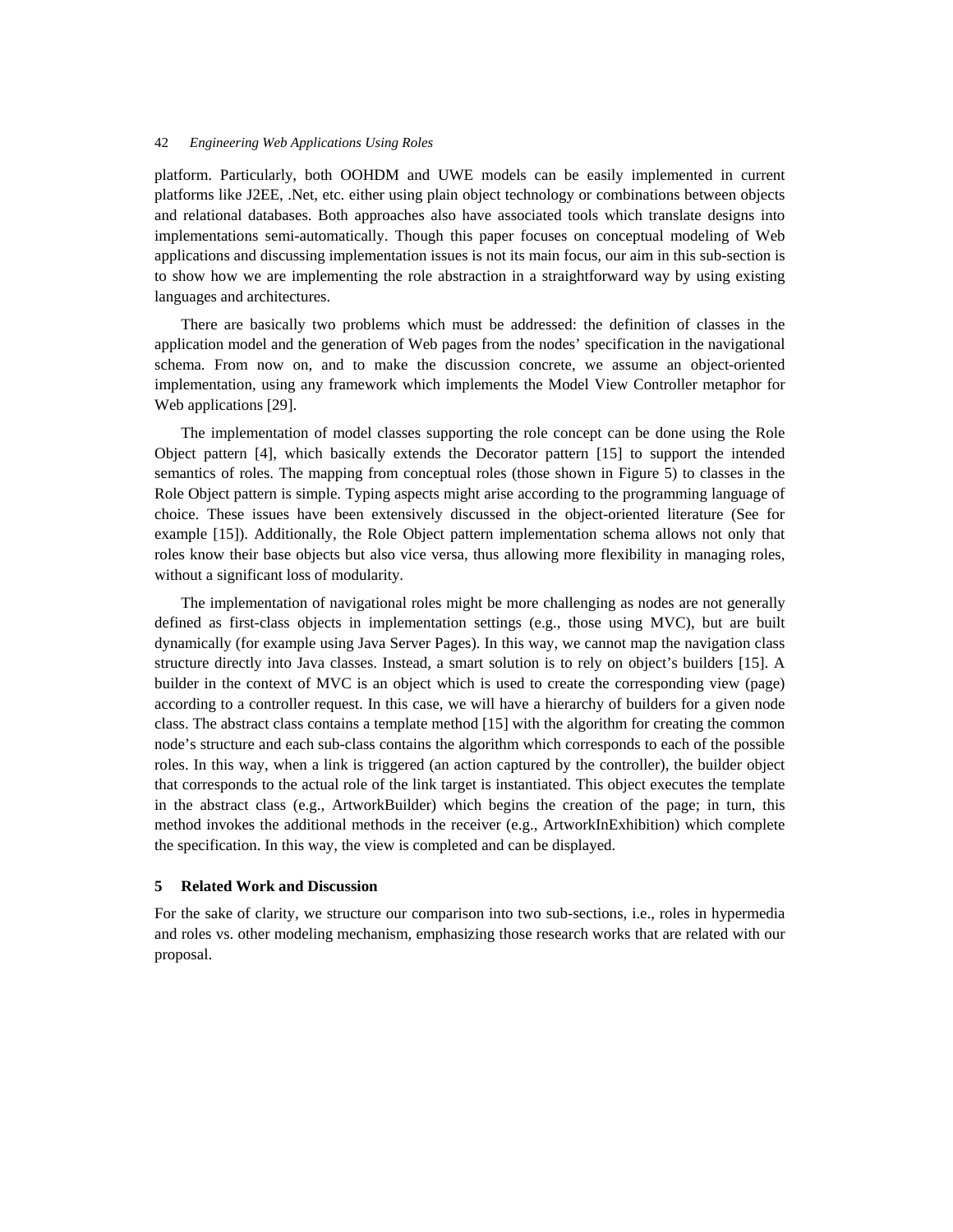#### *5.1 Roles in Hypermedia*

Some authors have already proposed the use of the role abstraction in software engineering methods as explained in Section 3. However, so far, the concept has been almost ignored in the hypermedia and Web engineering community.

An interesting exception is [1]. The authors propose a role-based modeling approach in which different navigational schema are built as role models and nodes are described as different roles of conceptual classes, thus unifying the conceptual and navigational schema. The main motivation of this approach is to overcome the lack of support for logical modeling of navigation in class-based approaches (like OOHDM, WebML and UWE), and to take into account navigation issues already at the domain level. Role models can be seen as independent conceptual models and, for each context, one can have a role model. The authors claim that this additional dimension in conceptual modeling can lead to clearer and more focused models, better customized to different domain contexts [1]. The problem of this approach is twofold. On the one side, it does not visualize the relationship between roles and natural types. If the application requires the definition of several roles for different concepts, there is no possibility to recognize how they are related. On the other side, there is not a clear definition of the semantics of the modeling elements (nodes and edges) used in the visual representation they propose. There is not a clear separation of concerns followed by a separate modeling of the domain, the navigational and presentational aspects.

 On the contrary, we propose to enrich both conceptual and navigational models with roles, while preserving the viewing or mapping relationship between these two models, as defined in current methods. In our proposal, materialized as explained in Section 5 with different notations according to the chosen method, roles express different sets of behavioral services for an object in the conceptual model and different "faces" of a node when being navigated in different contexts.

WSDM [11] is a method for defining audience-driven Web applications. As it is based in ORM, it "inherits" ORM's role modeling style (described in Section 3.2). WSDM has been improved by the use of concurrent task trees [12] to model tasks. The modeling foundations of WSDM and ours are different since we focus on object-oriented models while WSDM inherits the best practices of data modeling extending ORM to model functionality. Object-oriented roles and ORM objects and roles are different and can not be compared without addressing a much deeper comparison: objectoriented modeling vs. data modeling, which is obviously outside the scope of the paper.

The navigation model in OO-H [16] is defined by means of a navigation access diagram (NAD). One of the modeling elements of this diagram is the navigation class, which is defined as a view on a conceptual class. Navigation classes are depicted with the class symbol and different views on a same conceptual class can be used in a navigation access diagram. Different roles are then defined as different navigation classes related to the same class of the domain. The idea behind this modeling technique is easy to understand and corresponds to the general idea of navigation model as a view of the conceptual model learnt from OOHDM [43]. The notation OO-H proposed for these views are instead confusing the object-oriented designer insofar as they use the notation for "object of a class" (name of the object: name of the class) to indicate "view of a class".

Though not completely related with our research, it is worth mentioning the relationships among role-based hypermedia design and adaptive hypermedia [13]. While the former is a (static) design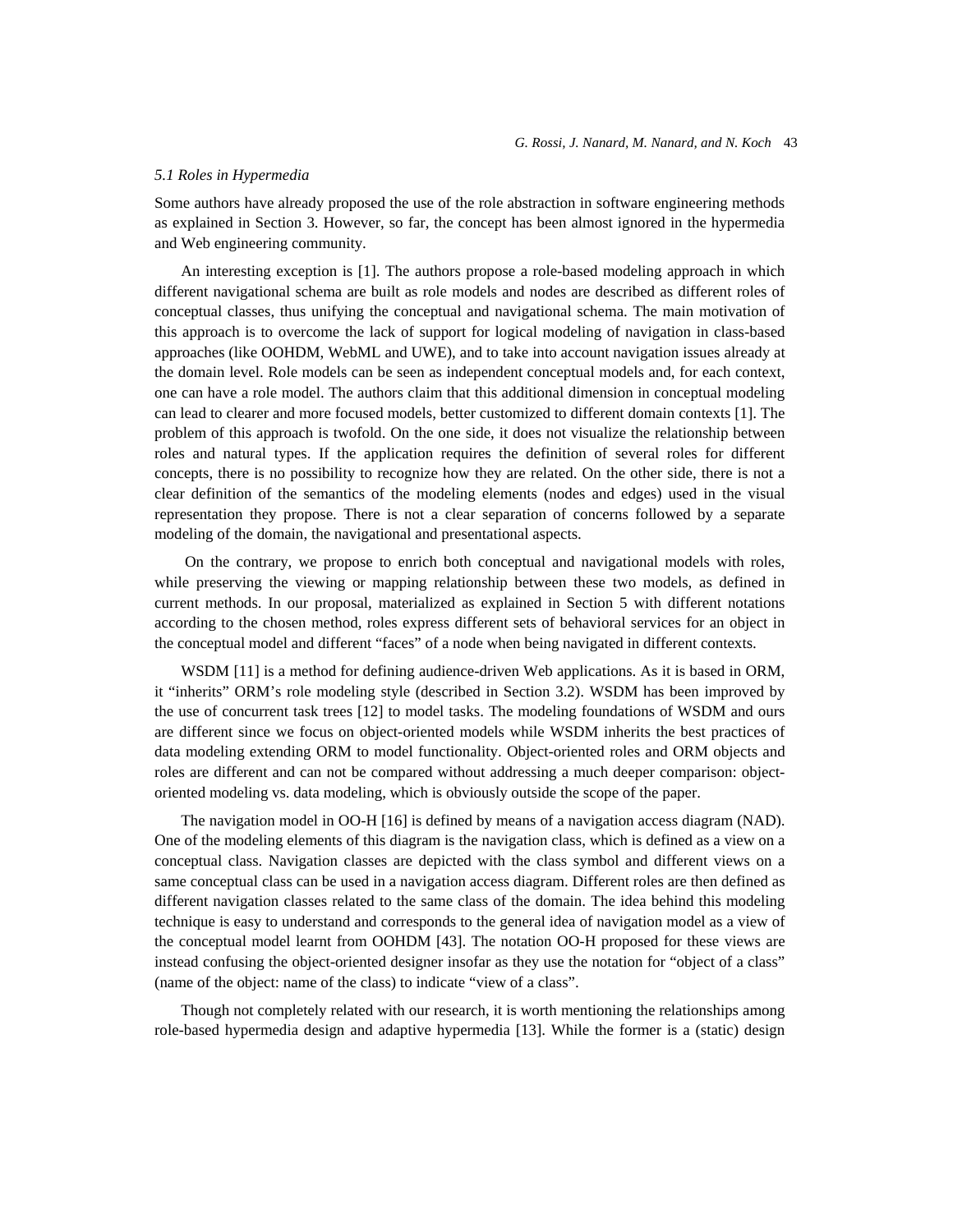mechanism to improve specification and provide variability in objects´ collaboration patterns, the latter is an approach for dynamically changing content and link topologies according to the individual user's profile. In an adaptive hypermedia application, nodes might show different information or outgoing links according to the user's profile and preferences, his navigation history and other environmental or contextual information. Adaptive hypermedia design methods like [13] provide tools for expressing the rules that will dictate the corresponding adaptation.

Therefore, the focus in adaptive hypermedia lies in the specification of those rules and in indicating how the rules' actions will change the appearance of nodes' attributes and links. Additionally, rules can be applied to outgoing links to dynamically calculate the link target. Roles meanwhile, attack a much more general software engineering problem: how to indicate the way in which the sender of a message influences the behavior of the receiver (at the level of application models) and how the origin of a link influences the target of the same link (at the navigation model). Roles are a way to specify richer object classes, by using role types. Therefore, a fundamental difference between the intent of adaptive hypermedia and roles is that while the former deals with more dynamic aspects (e.g., choosing which links should be exhibited), the latter deals with a more static typing problem.

Conventional Web applications (e.g., those which do not exhibit adaptive behaviors) need, as repeatedly shown in the paper, the use of roles, while they might not need adaptation rules. In other words techniques for adaptation are not necessary in cases in which roles are. While it should be possible to use adaptation rules to provide the same effect achieved with the use of roles, being their intent much broader, we might pay two unnecessary costs: first, while roles are a type construct, which express in an encapsulated entity the intended extensions or addition to a class, rules tend to grow in flat sets and, therefore, might be more difficult to maintain. Besides, rule systems (at least those used by adaptive hypermedia) need some run time support (e.g. a rule manager or interpreter), which is not necessary if the problem can be solved just using type composition, as it is finally the case of a role-based implementation.

Meanwhile, a good adaptive hypermedia design can benefit from the use of roles. A simple case in which this can happen is when certain incoming links to a node need adaptation (i.e., it is necessary to apply the adaptation rules), while others don't need it (the node will be shown as specified). An elegant solution we propose to the problem is to define the corresponding node as possibly playing one role: adaptive; those incoming links that need adaptation will "enter" into the adaptive role, as sketched in Figure 14. The adaptive role includes the execution of the adaptation rules.



Figure 14 Using roles to indicate when adaptation rules are necessary.

This solution has two advantages; first, it allows that one specific node class could have a plain (non-adaptive) behavior and second, by decoupling the adaptation behaviors and locating it in the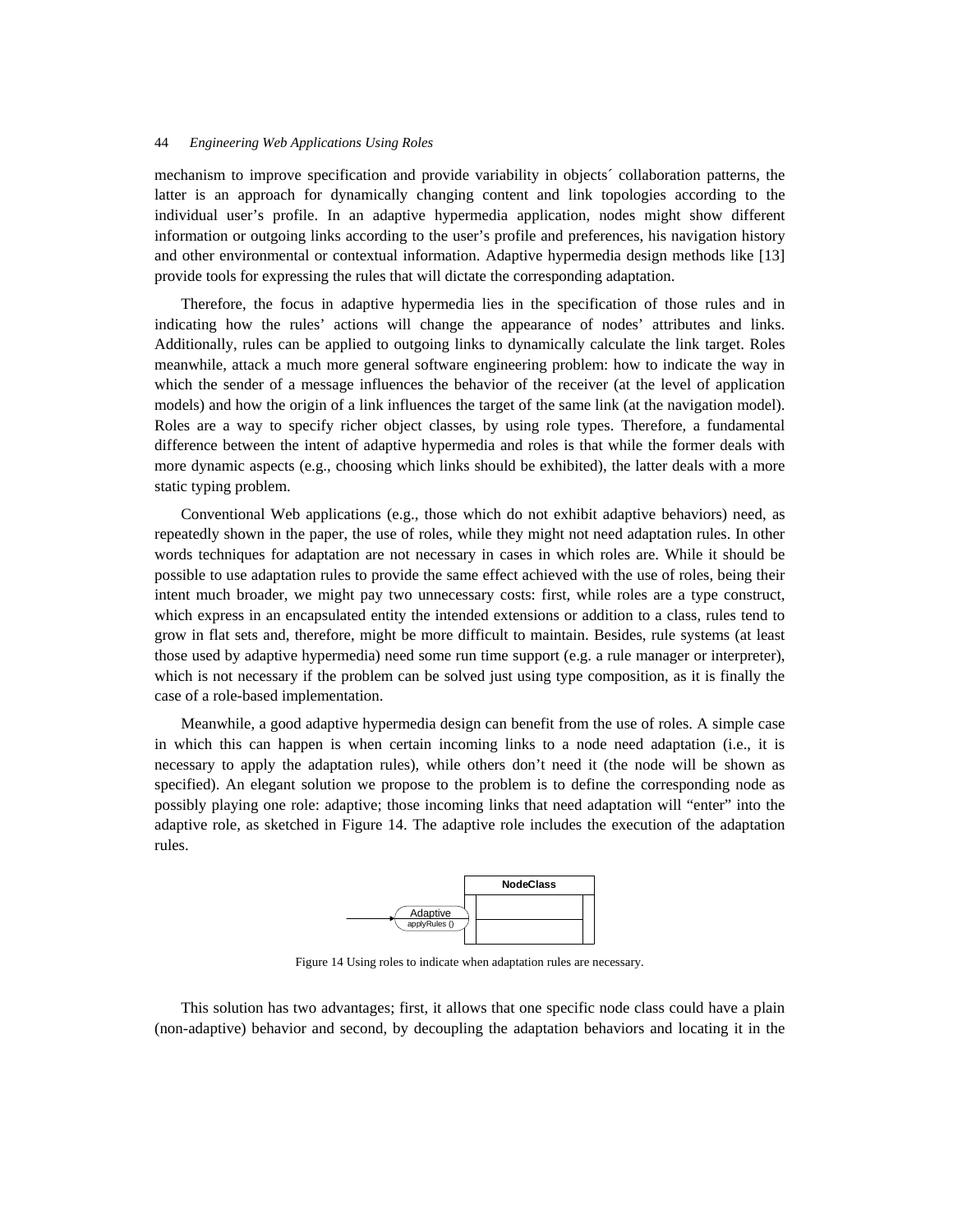### *G. Rossi, J. Nanard, M. Nanard, and N. Koch* 45

Adaptive role type, it simplifies evolution, as the base node class is not polluted with the adaptation code. This solution can eventually been used to extend the scope of roles to considering the previous navigation path (instead of the link's origin). In this last case, it is difficult, if not impossible, to specify the corresponding context-aware response (where the context is the previous path) by just using the notion of roles (as a type enrichment). As the nature of paths can vary dynamically, a rather static solution like the one provided by role-based specifications does not scale, and more dynamic conditions should be specified. In this case, the role in Figure 14 could contain the code which checks the context (e.g. using rules) and decides the information and links to show.

## *5.2 Roles vs. Other Modeling Mechanisms*

The discussion above is related with the use of design primitives and abstraction mechanisms during the Web Engineering life cycle. We think that the design concerns of conceptual (application) and navigation modeling are different in essence and thus different modeling primitives and abstraction mechanisms are necessary.

In object-oriented approaches (as the ones discussed in this paper), application modeling and design must be done using well-known object-oriented heuristics and guidelines; a clear identification of classes, their attributes and behaviors is critical during this process. The role abstraction helps to improve this activity by allowing to specify those object behaviors that depend on relationships with other objects. As we show in this paper, it is not possible to model this kind of variations using other modeling primitives, such as sub-classes as the intent of generalization/specialization hierarchies is different. To enforce the modeling power of the role construct, it is worth saying that some authors propose to use roles as a specification mechanism to solve the kind of problems which gave rise to aspect-oriented programming [50].

Meanwhile, navigational design has its roots in mature hypertext theories. Even though navigational components are specified using software engineering methods, the guidelines and heuristics for building a good linking topology are different from those aimed at obtaining a good object-oriented design. It has been shown elsewhere (See for example [44]) that a good navigational model requires opportunistic design decisions both for defining nodes' attributes, links, indexes, and other hypertext structures. Some of these decisions such as those related with the relationship among conceptual and navigational objects are better expressed using a viewing mechanism than with the role mechanism, as proposed in [1]. From a more architectural design point of view, nodes can be seen as applications of the Observer design pattern [15], while roles allow expressing different signatures (sets of services) for the same class.

As Web applications become mainstream, more complex design problems arise; it is important to use the best abstraction mechanism that is suited to solve each of those problems. Roles can be a powerful tool that must be combined with other existing (class-based) primitives and patterns. However, a deeper discussion on abstraction mechanisms is far beyond the intent of this paper though we hope to have settled the starting points for this discussion.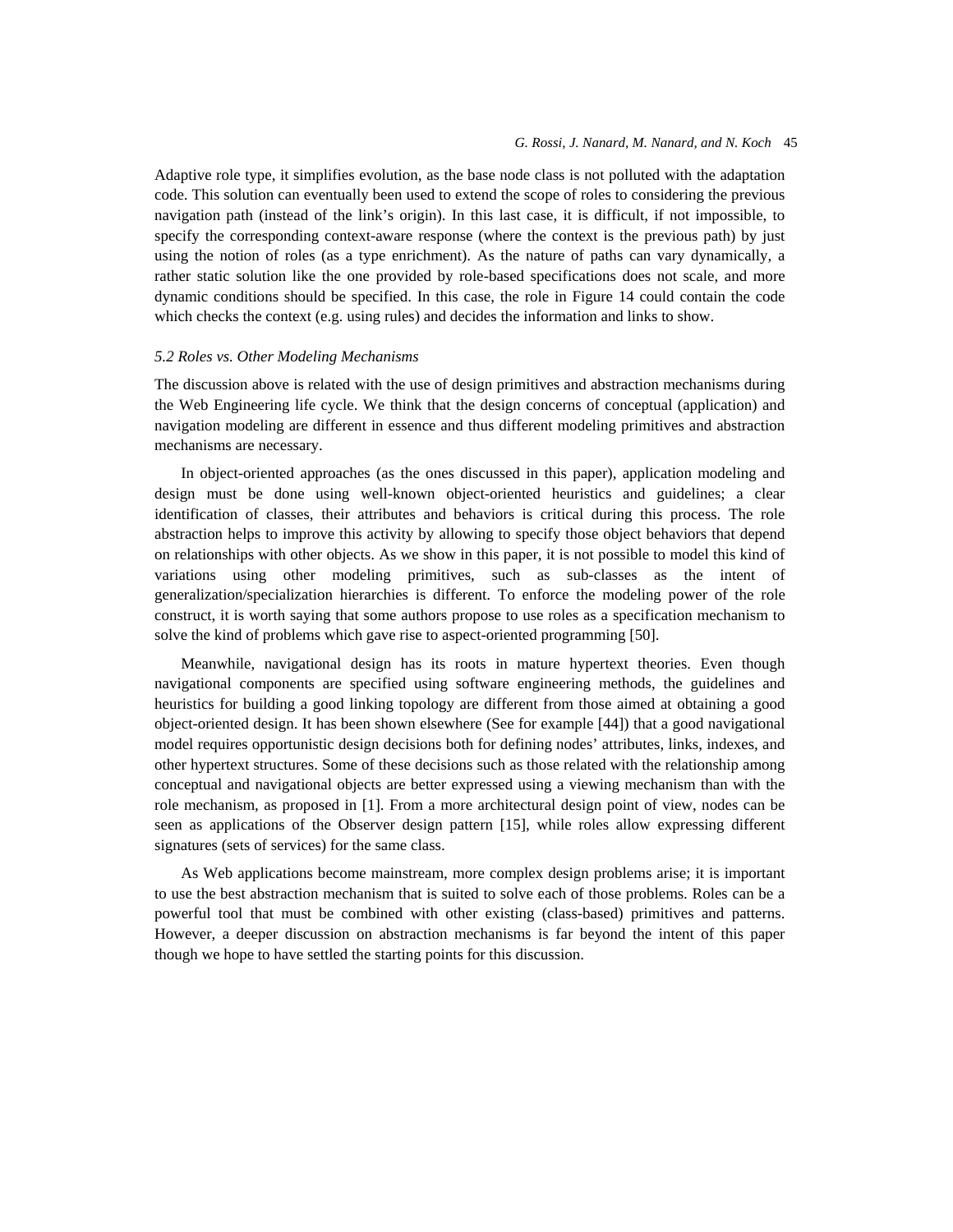# **6 Concluding Remarks and Further work**

In this paper, we have discussed the use of the role modeling abstraction in the context of the Web Engineering process. We have shown that incorporating roles in our vocabulary and design armory can help us obtain more compact and expressive design models. We have argued that introducing roles in existing Web design methods can improve their modeling power; we have also shown that existing notations for roles can, in general, be used in well-known methods maintaining their consistency. We have also discussed how our approach differs from other uses of roles in the literature.

We have demonstrated with a realistic example that using roles in the context of an objectoriented method, we can solve problems, at the modeling level, which can not be solved using existing modeling primitives and mechanisms (e.g., sub-classing).

To summarize, the use of roles in Web engineering methods allows to:

- Define key abstractions more concisely, both at the conceptual and navigational levels. We can separate the intrinsic properties of an abstraction from those which depend on the relationship (linking or behavioral) in which the abstraction is involved.
- Roles are more flexible than sub-classes, and so they can be attached to an object dynamically; Sub-classes are not a good solution for this problem.
- Roles simplify evolution; instead of modifying the core abstractions we can work with role types, for example to provide slightly different information according to a new navigation path.

We are now working on two different research areas: we are looking for good modeling practices (using the role abstraction) in order to integrate different navigational models. In most Web design methods, a different navigational model is built for each user profile (or audience); however, it is important to view these different models in a unified diagram, which might comprise repetitions. The role abstraction can be used to express this diagram more modularly.

We are also working on the use of patterns all along the engineering process of Web applications. By using a formal representation of navigation patterns with role diagrams [38], we aim to obtain a systematic approach to improve the derivation of class models from higher level (patternbased) role models.

We strongly believe that these ideas open a wide research spectrum in the Web Engineering community. There are still many open issues such as how to effectively use roles from the early requirement stages, when roles are to be used instead of other modeling abstractions, the impact of the use of roles in mobile Web applications, etc.

## **Acknowledgements**

We would like to thank Andreas Kraus, Daniel Schwabe, and Peter King for fruitful comments on previous versions of this paper. We also thank the rich comments of the anonymous reviewer.

#### **References**

1. Allert . H., Dolog, P., Nejdl, W., Siberski, W., and Steimann, F., Role-oriented Models for Hypermedia Construction – Conceptual Modeling for the Semantic Web -. Technical Report, Univ. Hannover (2003).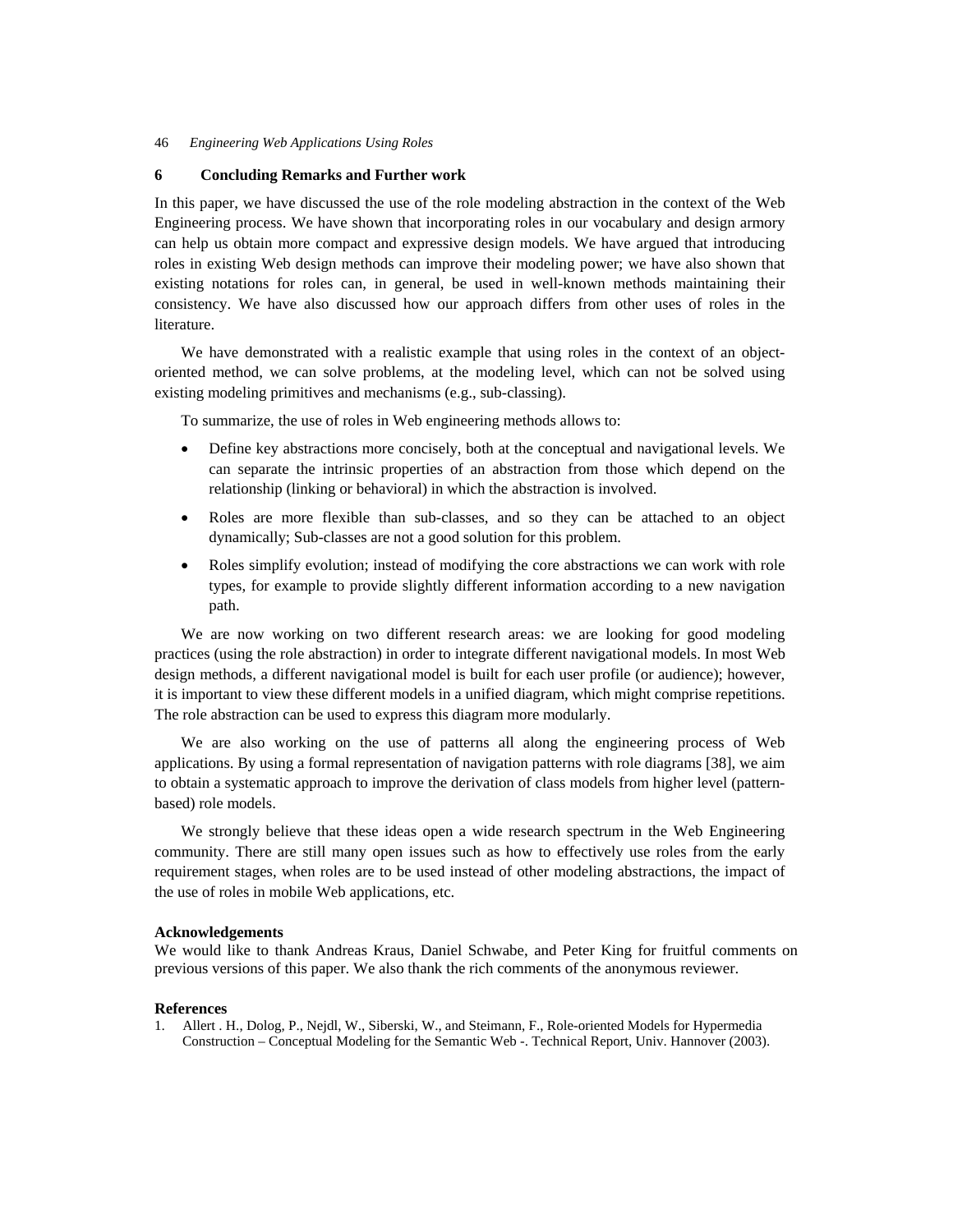- 2. Aroyo, L., De Bra, P., Chepegin, V., Semantic Web-based Adaptive Hypermedia, WWW2004 Workshop Application Design, Development and Implementation Issues in the Semantic Web (May 2004).
- 3. Assman, U., Role-Based Design. A Concept for understanding Design Patterns and Frameworks. Available at http://www.ida.liu.se/~TDDB84/slides/7-role-based-design.pdf, (viewed Nov. 2004).
- 4. Bäumer, D., Riehle, D., Siberski, W., and Wulf, M., The Role Object Pattern. In Proceedings of Pattern Languages of Program Design (PloP) (1997) Available at http://jerry.cs.uiuc.edu/~plop/plop97/Proceedings/riehle.pdf
- 5. Bernstein, M., Patterns of Hypertext. In Proceedings of the 9<sup>th</sup> ACM International Conference on Hypertext and Hypermedia (Hypertext '98), Pittsburgh, USA (1998), 20-24.
- 6. Cachero, C., Koch, N, Gomez, J., and Pastor, O., Conceptual Navigation Analysis: A device and Platform Independent Navigation Specification. In Schwabe D., Pastor O., Rossi G., and Olsina L. (Eds.) Proc. of Second International Workshop on Web-Oriented Software Technology (IWWOST02) (2002) 21-32.
- 7. Ceri, P., Fraternali, P., and Bongio, A., Web Modeling Language (WebML), A Modeling Language for Designing Web Sites. Computer Networks and ISDN Systems, 33(1-6), June (2000) 137-157.
- 8. Chen, P. P., The Entity-Relationship Model Toward a Unified View of Data. ACM Trans. Database Syst. 1(1) (1976) 9-36.
- 9. Dahchour, M., Pirotte, A., and Zimanyi, E., A Role Model and its Metaclass Implementation, Information Systems 29 (2004) 235–270.
- 10. Depke, R., Engels, G., and Küster, J. M., On the Integration of Roles in the UML. Technical Report No. 214, University of Paderborn, August 2000.
- 11. De Troyer, O., Audience-driven web design", In Information modeling in the new millennium, Matt Rossi & Keng Siau (Eds.), Publ. IDEA GroupPublishing (2001).
- 12. De Troyer, O., Casteleyn, S., Plessers, P, "Using ORM to Model Web Systems". In Proceedings of Workshop on Object-Role Modeling 2005. Springer Verlag LNCS 3763, pp 700-709, 2005.
- 13. Dolog, P. and Bieliko, M., Navigational Modeling in Adaptive Hypermedia. In Proc. of Int. Conference on Adaptive Hypermedia (AH 2002), Malaga Spain, May 29-31,. Paul De Bra, Peter Brusilovsky, Ricardo Conejo (Eds.). LNCS 2347, Springer Verlag (2002) 586-591.
- 14. Fowler, M., UML Distilled. Addison Wesley (1997).
- 15. Gamma, E., Helm, R., Johnson, and R., Vlissides, J., Design Patterns: Elements of reusable Object-Oriented Software. Addison Wesley, Reading (1995).
- 16. Gomez, J., Cachero, C., and Pastor, O., Conceptual Modeling of Device Independent Web Applications. IEEE Multimedia 8(2) (2001) 26-39.
- 17. Gordillo, S., Rossi, G., and Schwabe, D., Separation of Structural Concerns in Physical Hypermedia Models, In Proceedings of CAiSE 2005, LNCS, Springer (2005) 446-459.
- 18. Gordillo, S., Rossi, G., Laurini, R., and Schwabe, D., Decoupling Geographic from Conceptual Information in Physical Hypermedia Models. DEXA Workshops 2005, 443-447.
- 19. Gottlob, G., Schrefl, M., and Böckl, B., Extending Object-Oriented Systems with Roles, ACM TOIS, Vol.14 (3) (1996) 268-296.
- 20. Gronbaek, K., Kristensen, J., and Eriksen, M., Physical Hypermedia, Organizing Collections of Mixed Physical and Digital Material. Proceedings of the 14<sup>th</sup>. ACM International Conference of Hypertext and Hypermedia (Hypertext 2003), ACM Press, 10-19.
- 21. Guell, N., Vilain, P., and Schwabe, D., Modeling Interactions and Navigation in Web Applications. In Proceedings of the International Workshop on Conceptual Modelling and the Web (2000) 115-127.
- 22. Halpin, T., UML Data Models from an ORM Perspective: Part Five, Journal of conceptual modeling, Issue 5 (Oct. 1998).
- 23. Hinz, M. and Kappel, G., UML & Work (in German), dpunkt Verlag (1999).
- 24. Jodlowski, A., Habel, P., Jacek, P., and Subieta, K., Extending OO Metamodels towards Dynamic Object Roles. On The Move to Meaningful Internet Systems 2003, CoopIS: DOA and ODBASE, Catania, Sicily, Italy (Nov. 2003) Proceedings. LNCS 2888, Springer (2003), 1032-1047.
- 25. Journal of Web Engineering, Vol 12(4), Special Issue on Adaptive and Intelligent Web-based Educational (2004).
- 26. King, P., Nanard, M., Nanard, J., and Rossi, G., A Structural Computing Model for Dynamic Servicebased Systems. Symposium MetaInformatics, LNCS 2994 (2003).